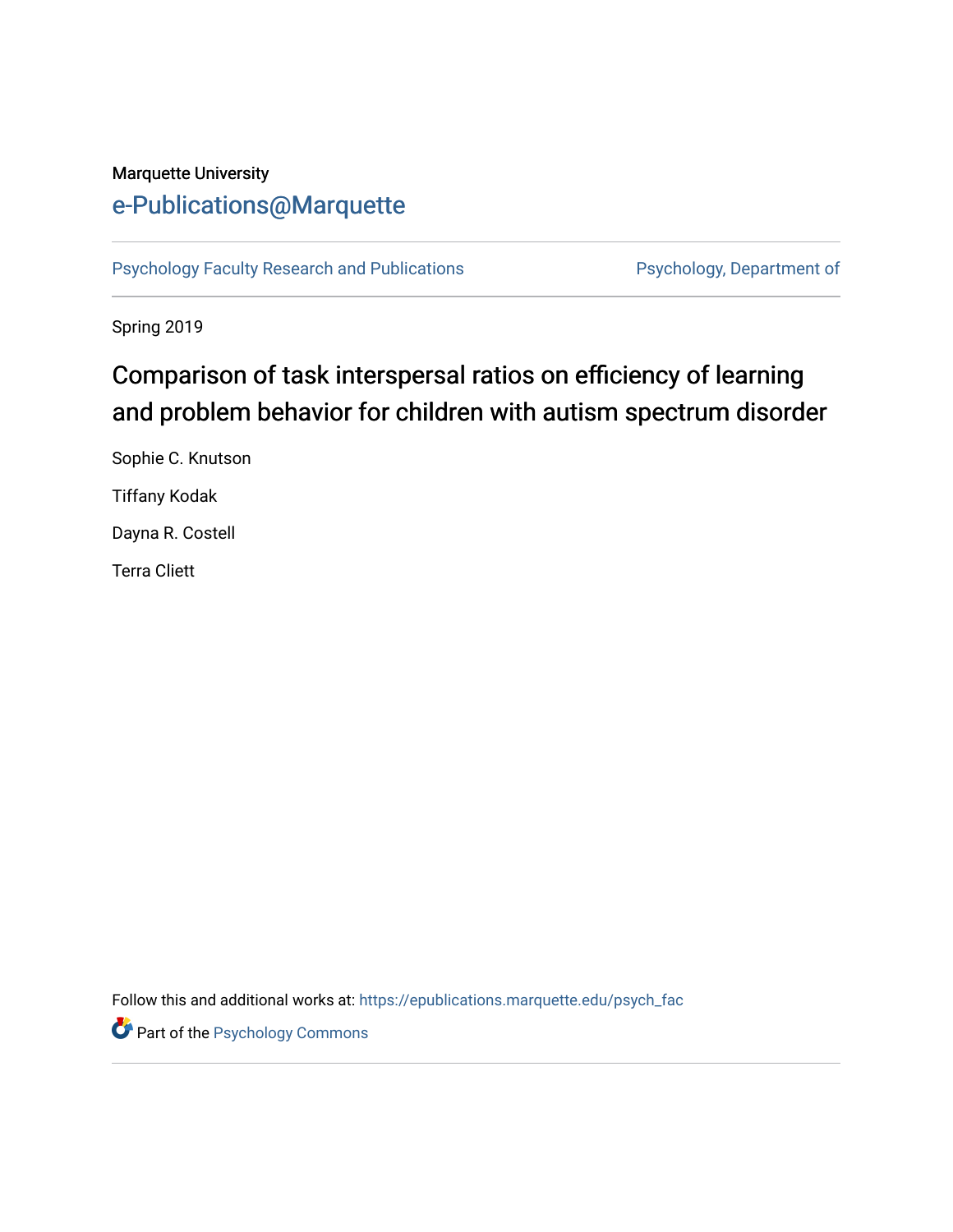**Marquette University**

# **e-Publications@Marquette**

## *Psychology Faculty Research and Publications/College of Arts and Sciences*

*This paper is NOT THE PUBLISHED VERSION;* **but the author's final, peer-reviewed manuscript.** The published version may be accessed by following the link in the citation below.

*Journal of Applied Behavior Analysis*, Vol. 52, No. 2 (Spring 2019) : 355-369. [DOI.](https://onlinelibrary.wiley.com/doi/full/10.1002/jaba.527) This article is © Wiley and permission has been granted for this version to appear in [e-Publications@Marquette.](http://epublications.marquette.edu/) Wiley does not grant permission for this article to be further copied/distributed or hosted elsewhere without the express permission from Wiley.

# Comparison of task interspersal ratios on efficiency of learning and problem behavior for children with autism spectrum disorder

Sophie C Knutson: University of Wisconsin-Milwaukee

Tiffany Kodak: University of Wisconsin-Milwaukee

Dayna R. Costello: University of Wisconsin-Milwaukee

Terra Cliett: University of North Texas

## Abstract

The current study extends the literature on task interspersal (TI) by comparing the effects of four different TI ratios on the efficiency of skill acquisition and on levels of problem behavior in children with autism spectrum disorder and related disorders. The four ratios of TI were 3:1, 1:1, 1:3, and 0:1 mastered-to-acquisition tasks. An adapted alternating treatments design was implemented to compare the cumulative number of stimuli mastered, mean training time to mastery, rate of acquisition, and the level of problem behavior. The results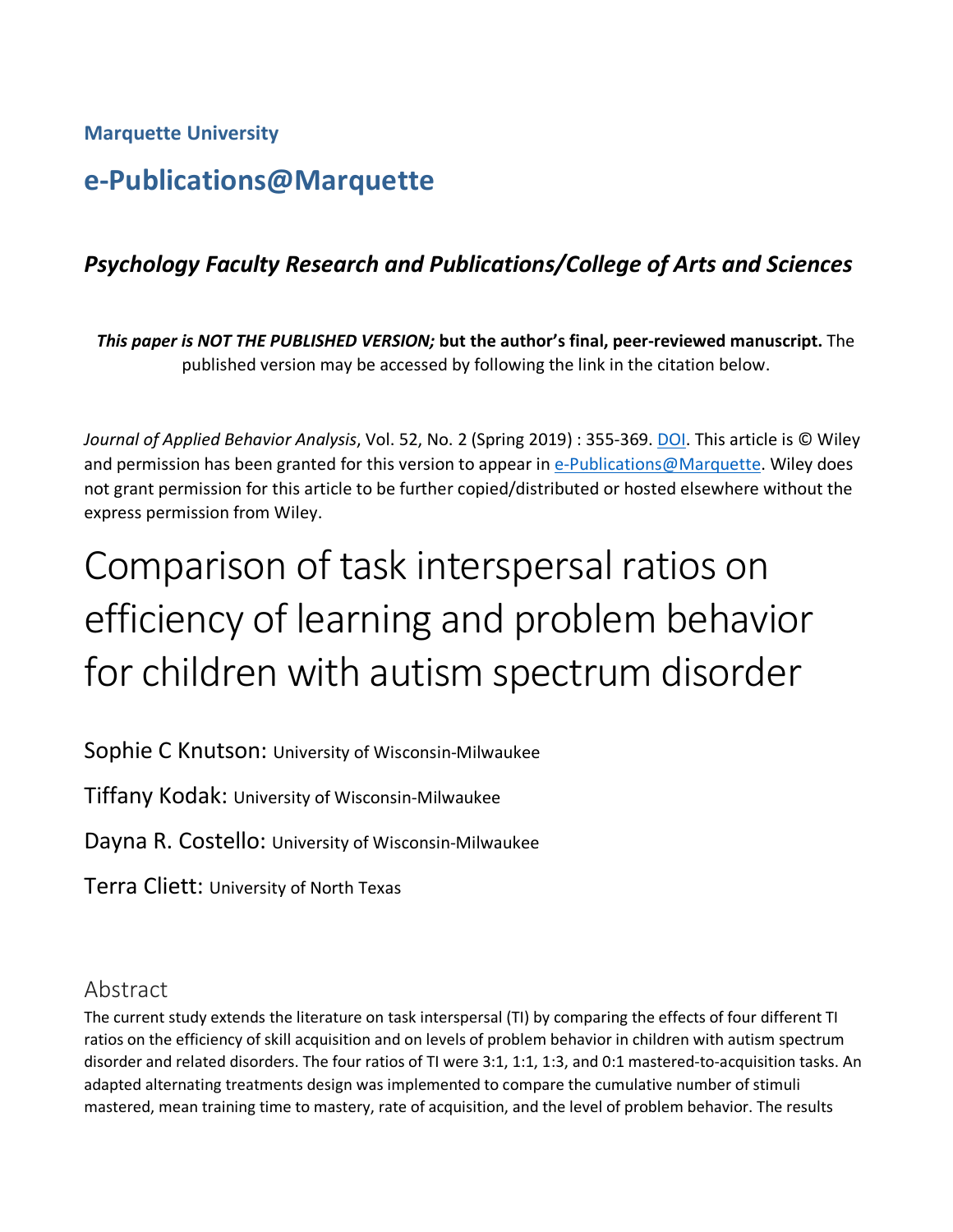showed that the 0:1 condition was the most efficient intervention procedure for all four participants. In addition, TI did not lead to a greater reduction in levels of problem behavior.

Task interspersal (TI) is a commonly implemented variation of discrete trial training (DTT) in clinical practice with children with autism spectrum disorder (ASD) and related disorders (Rapp & Gunby, **[2016](https://0-onlinelibrary-wiley-com.libus.csd.mu.edu/doi/10.1002/jaba.527#jaba527-bib-0020)**). According to Chong and Carr (**[2005](https://0-onlinelibrary-wiley-com.libus.csd.mu.edu/doi/10.1002/jaba.527#jaba527-bib-0003)**), TI is usually implemented to facilitate the acquisition of novel skills by providing an increased rate of reinforcement. Although there are currently no specific guidelines to direct the implementation of TI, it typically consists of the presentation of a specified ratio of previously mastered tasks (i.e., known tasks) prior to presenting acquisition tasks (i.e., unknown tasks; Dunlap, **[1984](https://0-onlinelibrary-wiley-com.libus.csd.mu.edu/doi/10.1002/jaba.527#jaba527-bib-0005)**).

Evidence regarding the efficiency (e.g., rate of acquisition) of learning during TI has been inconsistent (Rapp & Gunby, **[2016](https://0-onlinelibrary-wiley-com.libus.csd.mu.edu/doi/10.1002/jaba.527#jaba527-bib-0020)**). Some studies indicate that TI is superior to other DTT variations (e.g., Dunlap, **[1984](https://0-onlinelibrary-wiley-com.libus.csd.mu.edu/doi/10.1002/jaba.527#jaba527-bib-0005)**; Neef, Iwata, & Page, **[1980](https://0-onlinelibrary-wiley-com.libus.csd.mu.edu/doi/10.1002/jaba.527#jaba527-bib-0019)**). For example, Dunlap (**[1984](https://0-onlinelibrary-wiley-com.libus.csd.mu.edu/doi/10.1002/jaba.527#jaba527-bib-0005)**) compared (1) a constant task condition in which one acquisition task was repeatedly presented, (2) a varied acquisition tasks condition in which five acquisition tasks were randomly presented, and (3) a varied acquisition with maintenance tasks condition in which five acquisition tasks and five maintenance tasks were randomly presented. The results showed that acquisition was similar in the constant task condition and varied acquisition tasks condition, while learning was most efficient in the TI condition for all five participants. Nevertheless, other studies indicate that TI is inferior to other DTT procedures, and may reduce the efficiency of instruction (e.g., Henrickson, Rapp, & Ashbeck, **[2015](https://0-onlinelibrary-wiley-com.libus.csd.mu.edu/doi/10.1002/jaba.527#jaba527-bib-0010)**; Majdalany, Wilder, Greif, Mathisen, & Saini, **[2014](https://0-onlinelibrary-wiley-com.libus.csd.mu.edu/doi/10.1002/jaba.527#jaba527-bib-0015)**; Volkert, Lerman, Trosclair, Addison, & Kodak, **[2008](https://0-onlinelibrary-wiley-com.libus.csd.mu.edu/doi/10.1002/jaba.527#jaba527-bib-0023)**). Majdalany et al. (**[2014](https://0-onlinelibrary-wiley-com.libus.csd.mu.edu/doi/10.1002/jaba.527#jaba527-bib-0015)**) compared massed-trial training (i.e., several acquisition targets, brief intertrial interval), distributed-trial training (i.e., several acquisition targets, 10-s intertrial interval), and TI (i.e., several acquisition targets, mastered tasks interspersed during the 10-s intertrial interval) for six children with ASD. The results showed that massed-trial training resulted in a quicker rate of acquisition for five out of the six participants by requiring 60% less instructional time than other conditions, and TI was inferior to other methods of instruction.

It is possible that the inconsistent findings regarding the efficiency of TI relate to differences in the ratio of TI across studies. Ratios of mastered-to-acquisition tasks evaluated in prior studies include 3:1 (e.g., Henrickson et al., **[2015](https://0-onlinelibrary-wiley-com.libus.csd.mu.edu/doi/10.1002/jaba.527#jaba527-bib-0010)**; Majdalany et al., **[2014](https://0-onlinelibrary-wiley-com.libus.csd.mu.edu/doi/10.1002/jaba.527#jaba527-bib-0015)**; Nicholson, **[2014](https://0-onlinelibrary-wiley-com.libus.csd.mu.edu/doi/10.1002/jaba.527#jaba527-bib-0018)**), 1:1 (e.g., Dunlap, **[1984](https://0-onlinelibrary-wiley-com.libus.csd.mu.edu/doi/10.1002/jaba.527#jaba527-bib-0005)**; Nicholson, **[2014](https://0-onlinelibrary-wiley-com.libus.csd.mu.edu/doi/10.1002/jaba.527#jaba527-bib-0018)**; Volkert et al., **[2008](https://0-onlinelibrary-wiley-com.libus.csd.mu.edu/doi/10.1002/jaba.527#jaba527-bib-0023)**), and 1:3 (e.g., Nicholson, **[2014](https://0-onlinelibrary-wiley-com.libus.csd.mu.edu/doi/10.1002/jaba.527#jaba527-bib-0018)**). Higher ratios of TI are not consistently associated with increased instructional efficiency.

The method in which different ratios are incorporated into TI also may influence the efficiency of instruction. Mastered tasks can be interspersed during instruction using two methods. In the additive method, the number of trials per session increases with the addition of mastered tasks. For example, Volkert et al. (**[2008](https://0-onlinelibrary-wiley-com.libus.csd.mu.edu/doi/10.1002/jaba.527#jaba527-bib-0023)**) arranged additive TI training for children with ASD. They conducted 10 training trials of acquisition stimuli during a nointerspersal condition and increased the number of trials to 20 (10 trials of acquisition stimuli and 10 trials of mastered stimuli) during the additive TI conditions. The second method of arranging TI involves use of a substitutive method that replaces acquisition trials with mastered task trials to maintain the same number of trials or length of training time per session (e.g., Dunlap & Koegel, **[1980](https://0-onlinelibrary-wiley-com.libus.csd.mu.edu/doi/10.1002/jaba.527#jaba527-bib-0006)**; Forbes et al., **[2013](https://0-onlinelibrary-wiley-com.libus.csd.mu.edu/doi/10.1002/jaba.527#jaba527-bib-0007)**; Koegel & Koegel, **[1986](https://0-onlinelibrary-wiley-com.libus.csd.mu.edu/doi/10.1002/jaba.527#jaba527-bib-0014)**). For example, Forbes et al. (**[2013](https://0-onlinelibrary-wiley-com.libus.csd.mu.edu/doi/10.1002/jaba.527#jaba527-bib-0007)**) compared the rate of learning for students with disabilities during two conditions that contained 15 trials. In the no-interspersal condition, 15 trials were composed of 15 acquisition words presented on flashcards. In the substitutive TI condition, 15 trials were composed of 3 acquisition and 12 mastered words. Although both methods of TI have been shown to improve learning outcomes in some cases, each method of TI has advantages and disadvantages. One disadvantage of the substitutive method is that participants have fewer exposures to each acquisition stimulus. In comparison, the additive method allows for an equal number of exposures to each acquisition stimulus because the interspersed mastered trials are added to the overall number of trials. Nevertheless, by adding more trials, a longer interval of time may be necessary to allocate to instruction, which could reduce the overall efficiency of learning (i.e.,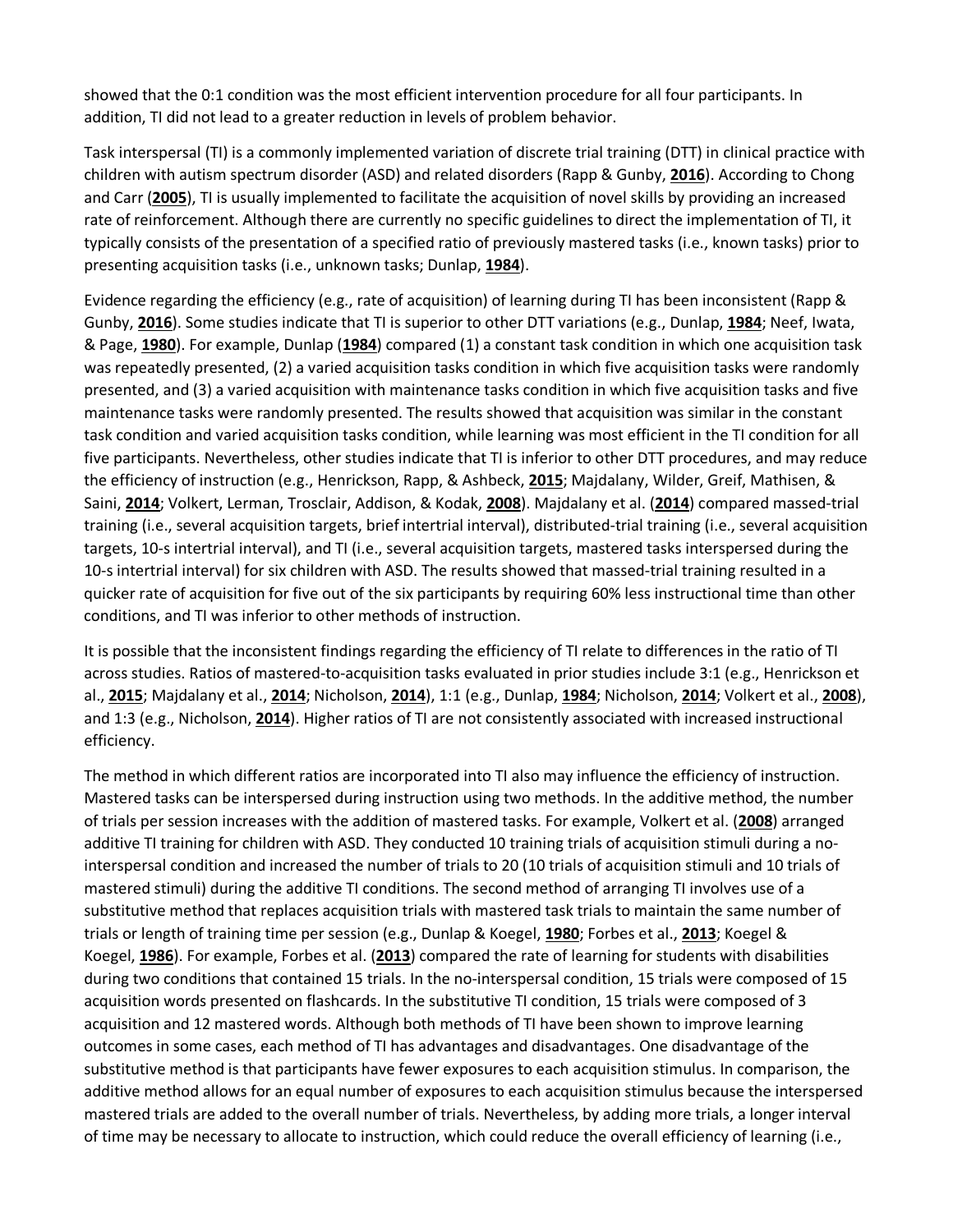more time spent responding to mastered tasks takes instructional time away from instruction on acquisition stimuli). In addition, if children engage in problem behavior during academic instruction, increasing the overall number of demands in the additive TI method may be an establishing operation for escape from those tasks. Therefore, the selection of additive versus substitutive TI methods may depend on the goal(s) of instruction.

In a review of the literature on TI, Rapp and Gunby (**[2016](https://0-onlinelibrary-wiley-com.libus.csd.mu.edu/doi/10.1002/jaba.527#jaba527-bib-0020)**) suggest additional lines of research to evaluate the benefits of TI on several dependent variables during instruction. These authors note that one variable that has not received much attention in the TI literature is the effects of TI on problem behavior. It is hypothesized that TI procedures may function as an abolishing operation for problem behavior that typically results in escape from demands (Rapp & Gunby, **[2016](https://0-onlinelibrary-wiley-com.libus.csd.mu.edu/doi/10.1002/jaba.527#jaba527-bib-0020)**). Some individuals engage in problem behavior, such as aggression, during instruction to escape from or avoid aversive stimuli such as difficult academic tasks (Carr & Durand, **[1985](https://0-onlinelibrary-wiley-com.libus.csd.mu.edu/doi/10.1002/jaba.527#jaba527-bib-0001)**; Horner, Day, Sprague, O'Brien, & Heathfield, **[1991](https://0-onlinelibrary-wiley-com.libus.csd.mu.edu/doi/10.1002/jaba.527#jaba527-bib-0011)**). Difficult academic tasks (e.g., acquisition tasks) may require greater response effort to complete than engaging in problem behavior. Individuals who engage in frequent problem behavior to escape difficult academic tasks may rarely contact the contingencies of reinforcement in place for correct responding. Interspersing previously mastered tasks may allow an individual to contact positive reinforcement after correct responses, which may reduce the establishing operation for a break during subsequent acquisition tasks (Mevers, Fisher, Kelley, & Fredrick, **[2014](https://0-onlinelibrary-wiley-com.libus.csd.mu.edu/doi/10.1002/jaba.527#jaba527-bib-0016)**; Rapp & Gunby, **[2016](https://0-onlinelibrary-wiley-com.libus.csd.mu.edu/doi/10.1002/jaba.527#jaba527-bib-0020)**). Thus, TI may reduce levels of problem behavior during instruction.

Only one study has investigated the effects of TI on levels of problem behavior during skill acquisition for children with ASD. Henrickson et al. (**[2015](https://0-onlinelibrary-wiley-com.libus.csd.mu.edu/doi/10.1002/jaba.527#jaba527-bib-0010)**) compared massed-trial training (MTT) to TI to teach children with ASD, and they recorded data on the percentage of trials with problem behavior per session. The experimenter implemented a 3:1 ratio of mastered-to-acquisition tasks in the TI condition and equated reinforcement in the MTT condition by providing social praise for behavior such as sitting and listening. The results showed that interspersing previously mastered tasks was inferior to MTT in rate of acquisition, and participants engaged in similar levels of problem behavior across the two conditions. Nevertheless, the authors did not conduct a functional analysis to determine the function of the participants' problem behavior. Therefore, it remains unclear whether TI may be effective for reducing escape-maintained problem behavior. Further, Rapp and Gunby (**[2016](https://0-onlinelibrary-wiley-com.libus.csd.mu.edu/doi/10.1002/jaba.527#jaba527-bib-0020)**) describe the necessity of additional research that evaluates the effects of different ratios of TI on escape-maintained problem behavior.

The purpose of the current study was to extend the literature on TI and directly evaluate recommendations of Rapp and Gunby (**[2016](https://0-onlinelibrary-wiley-com.libus.csd.mu.edu/doi/10.1002/jaba.527#jaba527-bib-0020)**). We compared the effects of four commonly used ratios of TI on the efficiency of acquisition for children with ASD or a related disorder. To extend prior studies and align our measures of efficiency with current trends in skill-acquisition research, we included four measures of efficiency. In addition, participants with and without problem behavior were included in the study to evaluate whether the interspersal procedures produced differential outcomes on the presence or absence of problem behavior. We conducted a functional analysis for the two participants who engaged in problem behavior to examine the effects of TI on escape-maintained problem behavior.

## METHOD

#### Participants

We recruited four children diagnosed with ASD or a related disorder to participate in the study. Owen was a 5 year-old boy with a moderate cognitive impairment who was diagnosed with global developmental delay by an independent psychologist not affiliated with the study. He had a limited vocal-verbal repertoire, with a score of 12.5 on the early echoic skills assessment (EESA), a subtest of the Verbal Behavior Milestones Assessment and Placement Program (VB-MAPP; Sundberg, **[2008](https://0-onlinelibrary-wiley-com.libus.csd.mu.edu/doi/10.1002/jaba.527#jaba527-bib-0022)**). He received behavior-analytic early intervention services for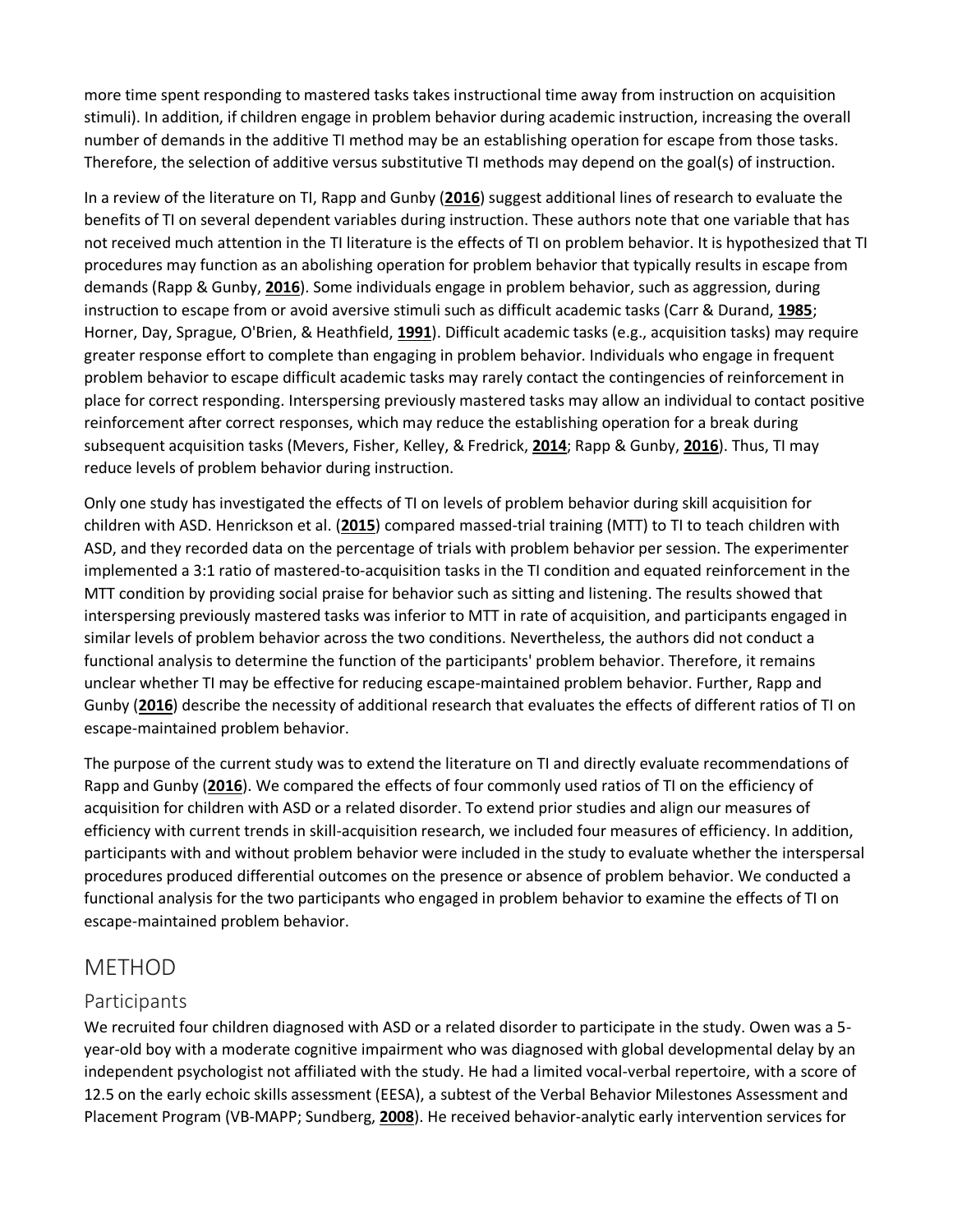4 months prior to inclusion in the study. He communicated using a picture exchange communication system and with a limited number of phonemes (e.g., "pa" for iPad). Owen engaged in several topographies of problem behavior during instruction, as demonstrated through a pretest and functional analysis (FA; described below).

Finn was a 3-year-old boy with a mild cognitive impairment who was diagnosed with ASD by a psychologist at a psychology clinic specializing in the assessment of neurodevelopmental disorders. He communicated using oneword responses at the start of the study. Finn began receiving behavior-analytic early intervention services 1 month prior to the onset of the study. Finn engaged in several topographies of problem behavior during instruction (described below).

Lucas was a 5-year-old boy with a moderate cognitive impairment and a diagnosis of ASD provided by an independent psychologist. Lucas communicated using short phrases or sentences. He received behavior-analytic early intervention services for 15 months prior to the onset of the study. Although Lucas had a history of engaging in a low rate of problem behavior during instruction, he did not meet the criterion for "problem behavior" during the pretest (described below). Thus, we included him as a participant who did not engage in problem behavior during instruction.

Benny was a 15-year-old boy with a moderate cognitive impairment and a diagnosis of ASD provided by an independent psychologist. He communicated using short phrases. He received behavior-analytic intervention services for 1.5 years prior to the onset of the study. Benny did not have a history of problem behavior during instruction, which was confirmed by a pretest (described below). Thus, we included Benny as a participant who did not engage in problem behavior during instruction.

#### Setting and Materials

Sessions took place at the family kitchen table for Owen, Finn, and Benny. Lucas's sessions took place at a childsized table in his bedroom. Participants sat at a table next to or across from the experimenter during all sessions.

Session materials included data sheets, pens, timers to record session duration, preferred items typically delivered as reinforcers during clinical service for each participant, a video camera to record sessions, and instructional stimuli. We included a token board and tokens during Benny's sessions. We had previously established a token economy within his clinical services and used it during all of his skill acquisition programs, including the conditions in the study.

#### Response Measurement, Interobserver Agreement, and Procedural Fidelity

Observers collected data on independent correct responses, prompted correct responses, incorrect responses, and problem behavior. All measures were recorded for acquisition and mastered stimuli. An *independent correct response* was defined as the occurrence of a predefined response to the target stimulus within 5 s of its presentation. A *prompted correct response* was defined as the occurrence of a predefined response to the target stimulus within 5 s of a gestural, model, or physical prompt. An *incorrect response* was defined as an error or no response within 5 s of the initial presentation of a stimulus or within 5 s of a gestural, model, or physical prompt. Problem behavior included aggression (Owen and Finn), disruption (Owen and Finn), elopement (Owen), negative vocalizations (Owen and Finn), and vocal noncompliance (Owen). We defined aggression as contact between the participant's body and another person's body, including hitting, kicking, slapping, pinching, or raking fingers across skin. Disruption included swiping, hitting, ripping, or piling materials, placing materials in the mouth, spitting on materials, standing on the chair/table, pushing the table or chairs over, or placing a foot or both feet on or above the table surface. Elopement included moving more than 3 feet from the therapist from a seated position in a chair. We defined negative vocalizations as crying, whining, screaming, or growling. Vocal noncompliance included statements indicating vocal refusal to comply with a demand (e.g., "no"). Data collectors recorded problem behavior as an occurrence or nonoccurrence per trial, and calculated the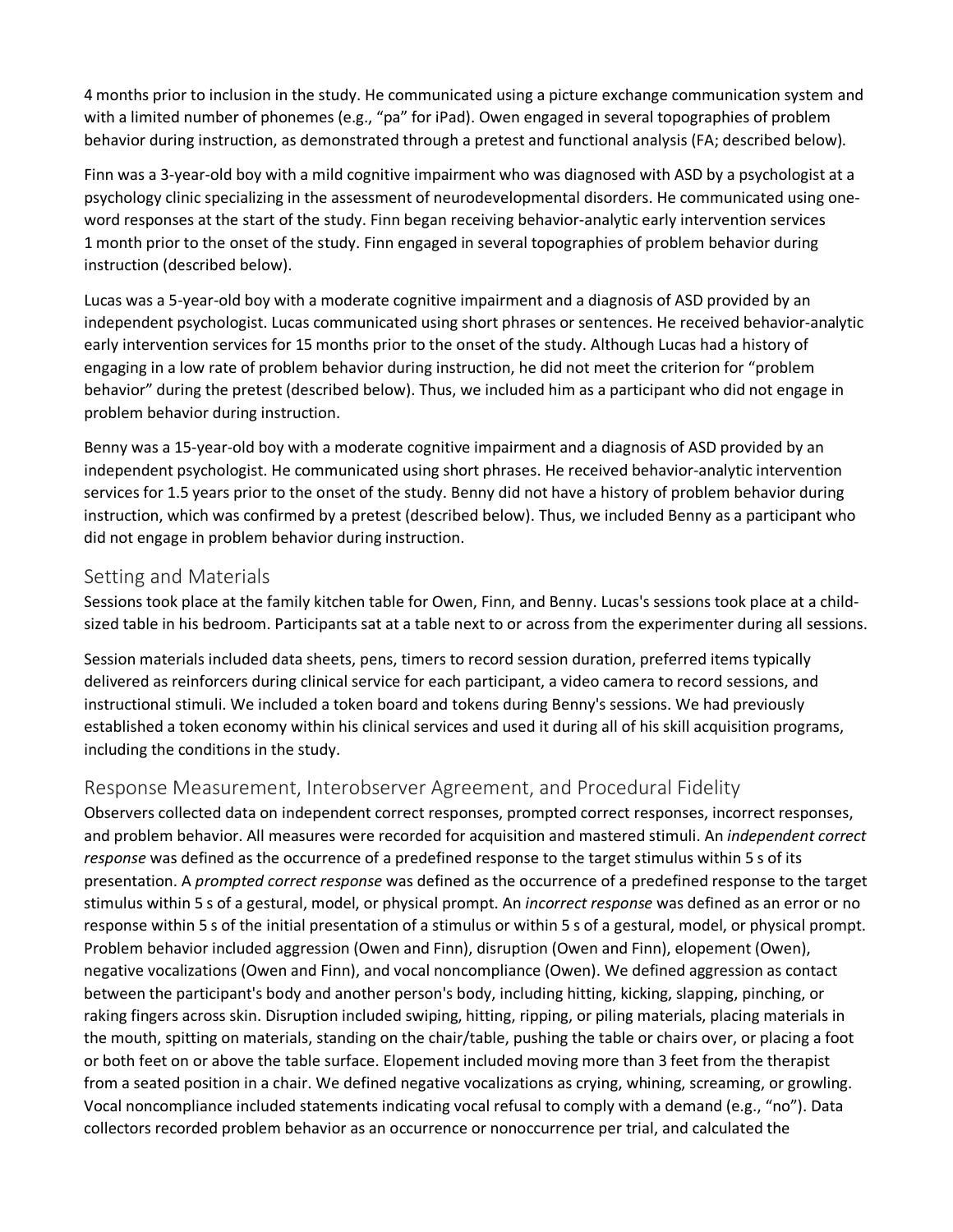percentage of trials with problem behavior by dividing the number of trials in which problem behavior occurred by the total number of trials, and multiplying by 100.

The primary dependent variables were the *efficiency of learning* and *level of problem behavior* across conditions. The efficiency of learning was calculated in several ways. First, efficiency was determined by examining the cumulative number of acquisition stimuli mastered per condition, which was calculated by adding the number of stimuli mastered across sessions of each condition. Second, the mean training time per stimulus was calculated as a measure of efficiency by dividing the total duration of all training sessions within a condition by the total number of acquisition stimuli mastered within the condition (e.g., 110 min/10 stimuli = mean of 11 min to mastery per acquisition stimulus). Last, the rate of acquisition per condition was calculated by dividing the number of acquisition stimuli mastered within a condition by the total duration of all training sessions within a condition, multiplied by 60 min to convert the data to hours (e.g., 21 stimuli mastered/105 min = 0.2 stimuli acquired per min X 60 min = 12 stimuli mastered per hour). Although this measure includes the same data as mean training time per stimulus, calculations of rate show trends in the speed of learning based on the amount of time in instruction. The condition with the lowest mean training time per stimulus and highest rate of acquisition was considered the most efficient format of instruction. Levels of problem behavior were evaluated by comparing the percentage of problem behavior across sessions in each condition.

Two independent observers recorded data on all dependent measures during 33.9% to 67.3% of sessions across all experimental conditions for all participants. We obtained trial-by-trial interobserver agreement (IOA) by comparing the data collected by these two observers during each trial in a session. An agreement was scored for each dependent measure if observers recorded the exact same dependent measure during the trial. We calculated IOA for each dependent measure in each condition by dividing the trials with an agreement by the total number of trials in the session, and multiplying by 100. The average agreement was calculated across all dependent measures (excluding problem behavior) and conditions for each participant. Mean IOA scores for all dependent measures (except problem behavior) were 99.1% (range, 58.3% to 100%) for Owen, 95.8% (range, 40% to 100%) for Finn, 96.8% (range, 60% to 100%) for Lucas, and 95.7% (range, 77.8% to 100%) for Benny.

A second observer recorded data on problem behavior during 43% to 50% of FA sessions and 46% to 67% of baseline and training sessions for Owen and Finn, and we calculated IOA for the combined topographies of problem behavior. Sessions were divided into 10-s intervals to calculate agreement for the FA. We calculated proportional agreement in an interval by dividing the lowest number of instances of problem behavior scored by an observer by the highest number of instances of problem behavior scored by the other observer, and multiplying by 100 (Mudford, Martin, Hui, & Taylor, **[2009](https://0-onlinelibrary-wiley-com.libus.csd.mu.edu/doi/10.1002/jaba.527#jaba527-bib-0017)**). We averaged proportional agreement for each session by adding percentages of agreements for each interval and dividing by the number of intervals in a session. Mean IOA scores for the FA were 95.5% (range, 93.3% to 100%) for Owen and 87.8% (range, 80.5% to 100%) for Finn. We calculated trial-by-trial agreement for problem behavior during baseline and training conditions. Mean IOA for problem behavior during baseline and training sessions was 99.4% (range, 75% to 100%) for Owen and 91% (range, 58% to 100%) for Finn.

Observers also collected procedural fidelity data during 34% to 41% of sessions to determine the extent to which the experimenter implemented the procedures as intended. Fidelity was assessed based on whether the experimenter: (a) presented the correct discriminative stimulus as indicated on the data sheet, (b) presented prompts immediately after incorrect or no responses (if relevant), (c) delivered reinforcement, defined as the presentation of praise and a tangible item for independent correct responses to acquisition and mastered stimuli for the specified reinforcement interval, and the presentation of praise only for prompted correct responses, and (d) ignored problem behavior and continued the task, as described in the protocol (if relevant). Procedural fidelity was measured for each trial and was scored as either a "one" for correct implementation of all relevant components for the entire trial or a "zero" for incorrect implementation of any aspect of the trial.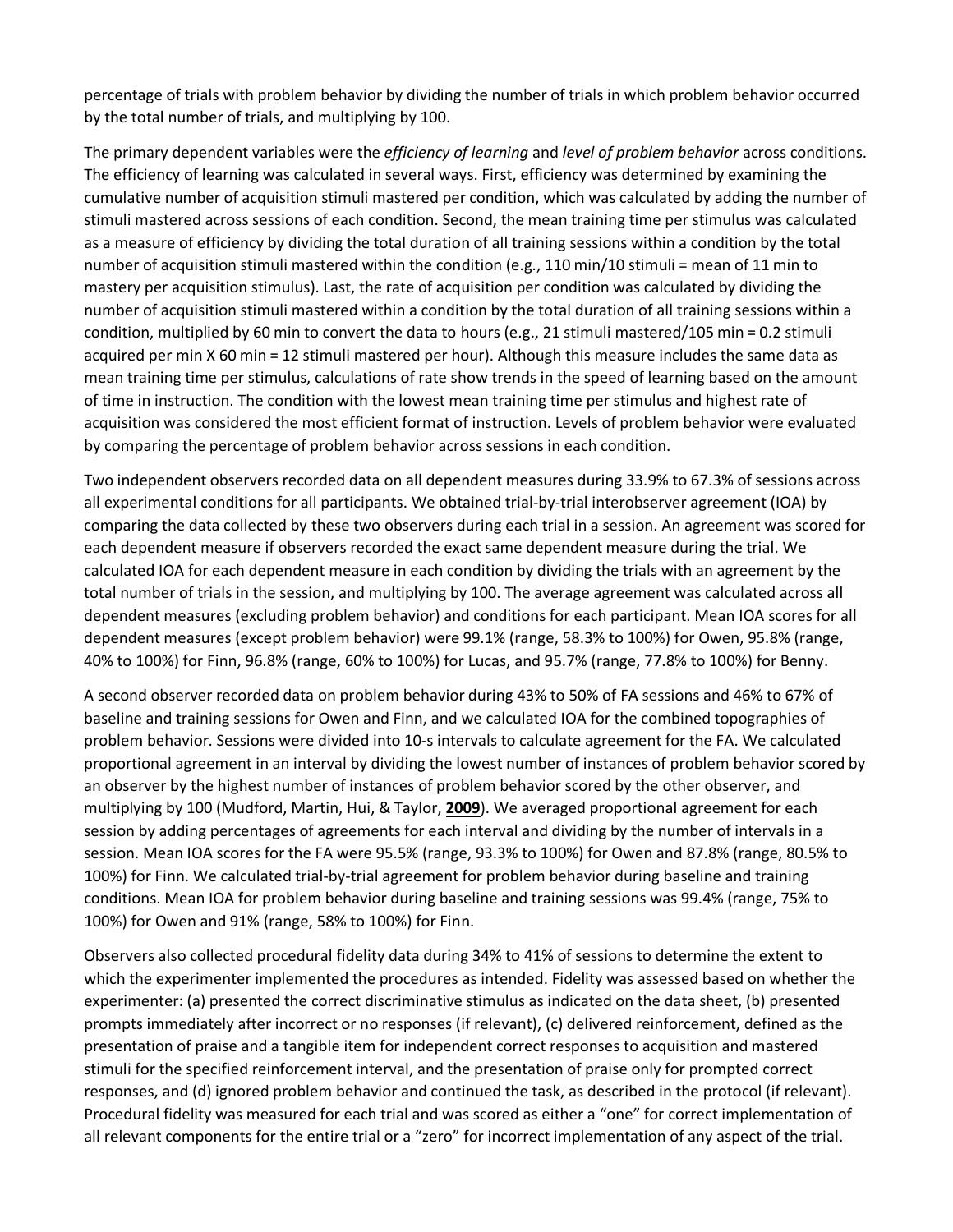We calculated procedural fidelity as a percentage for each session by dividing the number of trials implemented correctly by the total number of trials in the session, and multiplying by 100. Procedural fidelity averaged 98.3% (range, 75% to 100%) for Owen, 99.7% (range, 91% to 100%) for Finn, 93.9% (range, 44.4% to 100%) for Lucas, and 94.4% (range, 20% to 100%) for Benny. In the sessions with low integrity scores for Lucas and Benny, the video camera failed to capture necessary components of fidelity, which we scored as a nonoccurrence because the data collector could not observe the behavior.

#### Pre‐experimental Procedures

#### Pretest

One skill (e.g., tacting) was targeted for each participant. We selected the targeted skill based upon individual treatment goals related to each participant's skill deficits as determined by assessments conducted prior to the start of the study. For Owen, the targeted skill was auditory–visual conditional discrimination (AVCD) presented in a three-comparison array. Finn's targeted skill was tacting common items. Benny's targeted skill was tacting item features (e.g., an elephant's trunk). Lucas's targeted skill was adjective–noun tacting (e.g., brown bear).

We conducted a pretest to identify participants who displayed problem behavior during instruction. Stimuli were grouped into sets of three during each pretest session. The first two pretest sessions consisted of 15 trials with three stimuli presented five times each. The experimenter presented each stimulus, allowed up to 5 s for a response, and removed the stimulus. No prompts or reinforcement were provided during the first two sessions of the pretest. The experimenter collected data on correct responses and problem behavior. Participants (Owen and Finn) who engaged in problem behavior on six or more trials during the first 30 pretest trials were considered to "display problem behavior during instruction" for the purposes of this study. Owen and Finn engaged in problem behavior during 25 out of 30 (83.3%) and 13 out of 30 (43.3%) pretest trials, respectively. Lucas and Benny engaged in problem behavior during 3 of 30 (10%) and 0 of 30 (0%) pretest trials, respectively. Therefore, they were not considered to display problem behavior during instruction.

After conducting the first two sessions of the pretest to identify individuals who displayed problem behavior during instruction, we modified the pretest procedures to identify stimuli for inclusion in the study. Sessions consisted of 12 trials (nine pretest trials and three interspersed mastered task trials) with each pretest stimulus presented three times. Experimenters interspersed previously mastered stimuli approximately every three trials. The experimenter provided prompts, as well as reinforcement for independent or prompted correct responses, for mastered stimuli only. The experimenter provided no prompts following incorrect or no responses to the pretest targets. Independent correct responses to the pretest tact targets resulted in the delivery of reinforcers, but the experimenter did not provide reinforcers for independent correct responses to the AVCD pretest targets.

Stimuli to which the participant engaged in a correct response during all three pretest trials were designated as mastered stimuli. We assigned specific mastered stimuli to each condition. Stimuli to which the participant engaged in a correct response during zero pretest trials for tacts and no more than one of three pretest trials for AVCD were designated as acquisition stimuli. All of Owen's mastered and acquisition targets were AVCDs; all targets for the other participants were tacts.

We assigned unique sets of three acquisition stimuli per experimental condition using a logistical analysis method (Gast, **[2010](https://0-onlinelibrary-wiley-com.libus.csd.mu.edu/doi/10.1002/jaba.527#jaba527-bib-0009)**). That is, we assigned stimuli such that (a) there was a similar number of syllables in responses across conditions, (b) overlapping visual or auditory stimuli were separated across conditions, and (c) similar levels of correct responding were observed during the pretest. We also assigned a unique set of mastered stimuli to each condition. Although each condition included a set of three acquisition stimuli that were trained simultaneously, we identified additional acquisition tasks and assigned them to each condition so that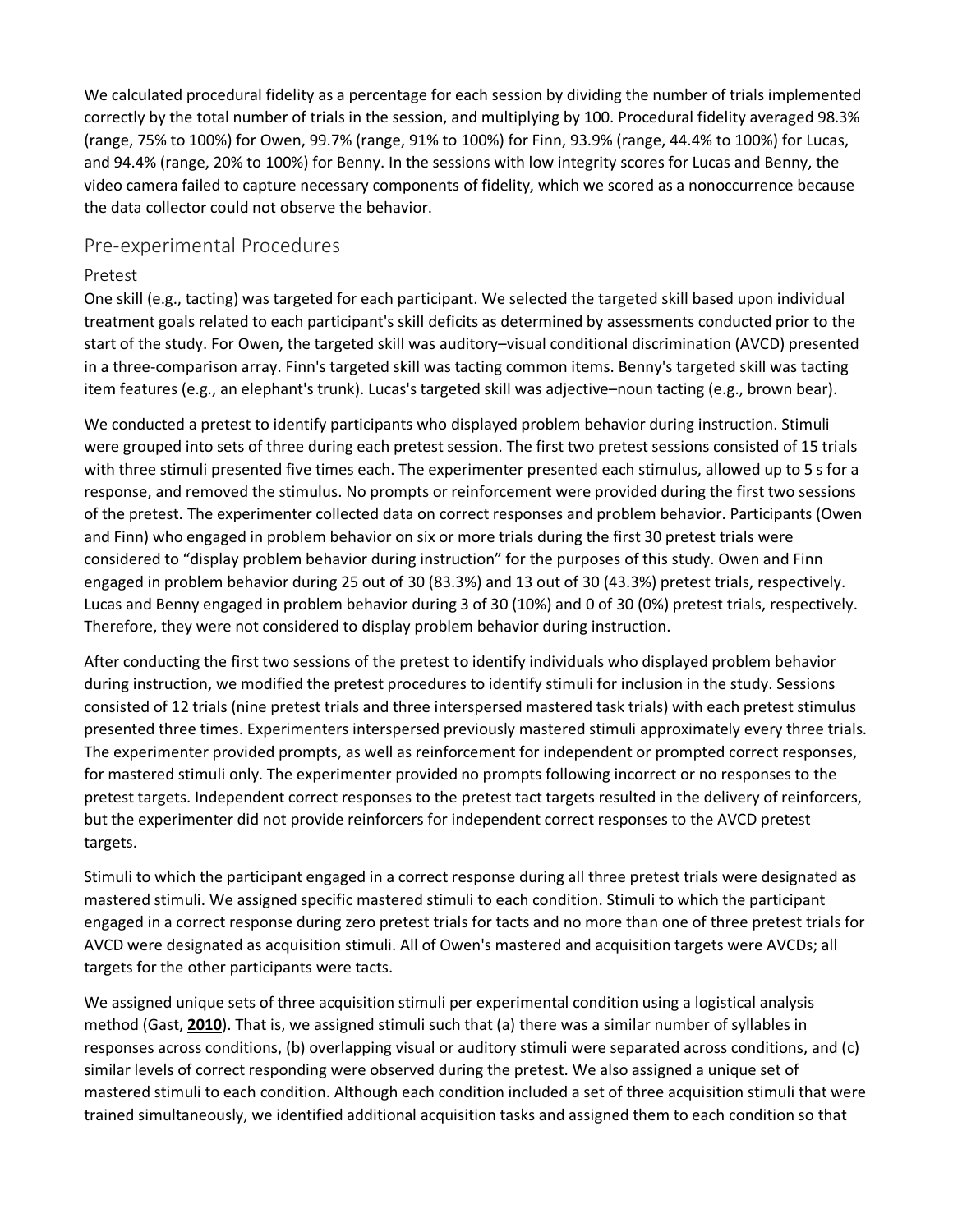any acquisition stimulus that met the mastery criterion during training was replaced by a new acquisition stimulus. See Supporting Information for stimuli assigned to each condition for each participant.

#### Functional analysis

We conducted FAs for Owen and Finn. For both participants, we conducted an abbreviated FA in a test–control pairwise design (Iwata & Dozier, **[2008](https://0-onlinelibrary-wiley-com.libus.csd.mu.edu/doi/10.1002/jaba.527#jaba527-bib-0012)**) to test if problem behavior was maintained by escape from demands. All sessions occurred at the table and were 5 min.

During the escape condition, the experimenter presented instructions similar to those included in the pretest (but with different stimuli), using least-to-most prompting consisting of vocal, model, and physical prompts, and provided praise following independent and prompted correct responses. Following the occurrence of any topography of problem behavior, the experimenter removed the instructional materials and turned away from the participant for 30 s. This condition was included to determine if social negative reinforcement (i.e., escape from demands) functioned as a reinforcer for the participants' problem behavior. During the toy play condition, the experimenter sat next to the participant and provided continuous vocal attention and brief physical contact at least every 30 s. The experimenter did not present demands nor deliver any consequences following the occurrence of any topography of problem behavior. This condition served as a control to provide noncontingent access to all potential socially mediated reinforcers.

#### Preference assessment

We identified tangible items based on parent report. We conducted initial multiple stimulus without replacement (MSWO) preference assessments with Owen, Finn, and Lucas based on the procedures described by Carr, Nicholson, and Higbee (**[2000](https://0-onlinelibrary-wiley-com.libus.csd.mu.edu/doi/10.1002/jaba.527#jaba527-bib-0002)**). The experimenter used the most preferred item as a reinforcer. Participants consistently engaged in mands for preferred items during sessions; therefore, we did not conduct daily MSWO assessments.

Benny completed several one-trial MSWO assessments (similar to DeLeon et al., **[2001](https://0-onlinelibrary-wiley-com.libus.csd.mu.edu/doi/10.1002/jaba.527#jaba527-bib-0004)**) prior to the start of the study. Benny consistently selected the same item in the first trial across all assessments. That item, plus two other items included in the MSWO, was available during all sessions. Once Benny earned three tokens, he selected an item from an array of three items placed on the table.

#### Procedure

We implemented an adapted alternating-treatments design to examine the effects of TI ratios on the efficiency of skill acquisition and levels of problem behavior. We exposed each participant to four conditions consisting of different ratios of mastered-to-acquisition stimuli. The experimenter conducted one or two sessions of each condition per day, with an equal number of sessions conducted across conditions each day. The four experimental conditions occurred in a random order for each participant to control for order effects; the order of each condition within a session block of four sessions alternated before reordering for the next session block.

Each session consisted of 12 trials, with three acquisition stimuli presented in each session. The number of presentations of each acquisition stimulus in a session and the sequence of mastered-to-acquisition stimuli depended on the condition ratio of mastered-to-acquisition stimuli.

Training in each condition with each acquisition stimulus began with a 0-s prompt delay until the participant engaged in two consecutive correct prompted responses to the acquisition stimulus. That is, the experimenter presented the relevant stimulus material(s) and immediately provided a prompt (e.g., vocal model prompt, physical prompt). Correct prompted responses produced praise and a token (Benny) or tangible item (Owen, Finn, and Lucas) for 20 s. Following two consecutive correct prompted responses to each acquisition stimulus, the experimenter implemented a 5-s prompt delay for all stimuli (acquisition and mastered). Thus, the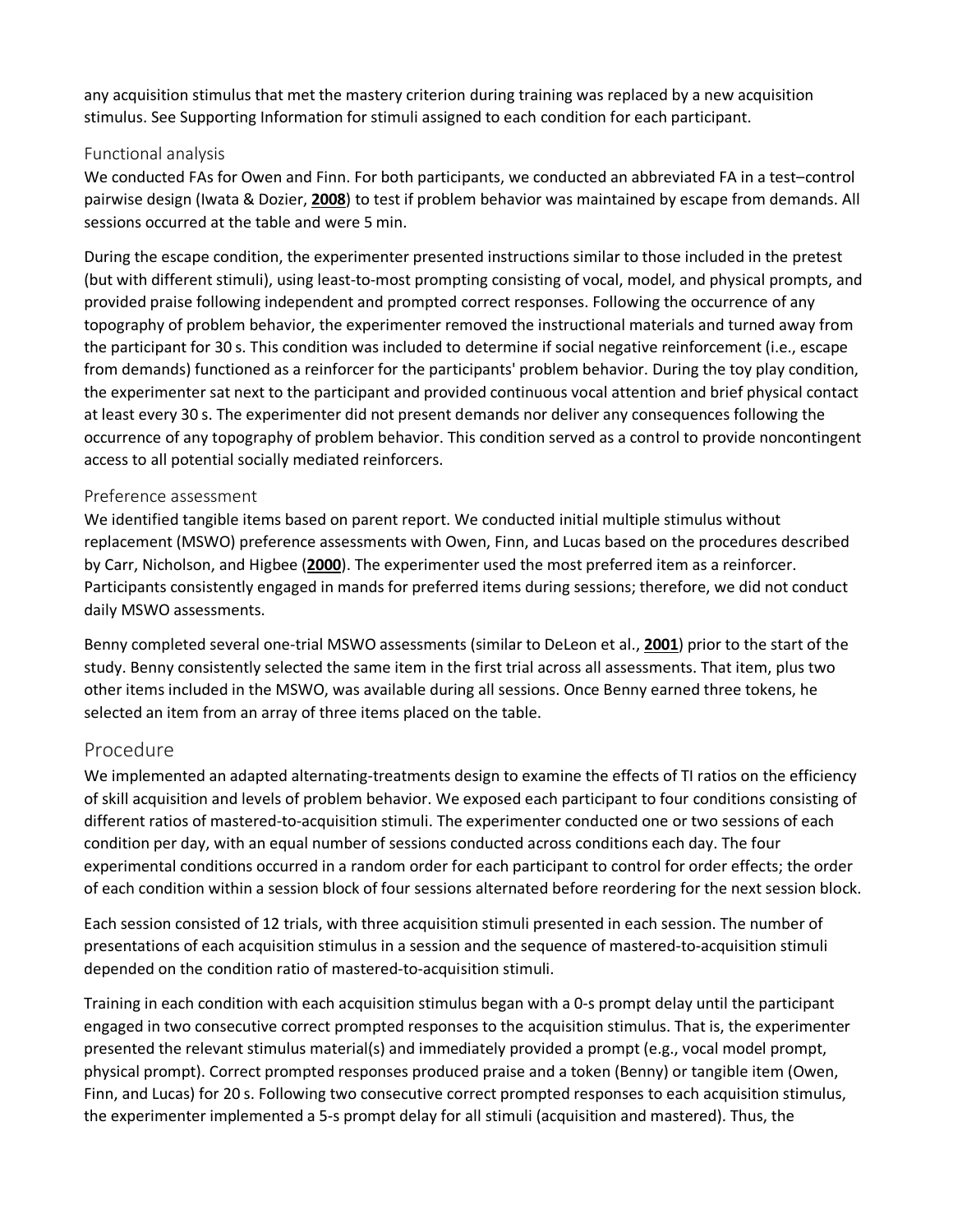experimenter presented the stimulus material(s) and allowed 5 s for a response. If the participant engaged in an independent correct response, the experimenter provided praise and a token or tangible item for 20 s. If the participant engaged in an error or did not respond within 5 s, the experimenter provided a prompt, and delivered praise only following a correct prompted response. If the participant did not engage in a correct prompted response within 5 s of the prompt, the experimenter implemented the next trial.

An acquisition stimulus met the mastery criterion if the participant engaged in an independent correct response for four consecutive presentations of the stimulus. Once a participant mastered an acquisition stimulus, the experimenter removed the stimulus from treatment and replaced it with another acquisition stimulus assigned to the condition. We did not add mastered acquisition stimuli to the pool of mastered stimuli presented during training in order to assess maintenance of recently mastered stimuli in the absence of continued practice. Participants completed training when they mastered 21 acquisition stimuli in at least one condition, or when they completed a total of 30 sessions per condition.

#### Three to one

Nine of the trials consisted of mastered stimuli, and three of the trials consisted of acquisition stimuli. The first three trials of each session included the presentation of three randomly ordered mastered stimuli, followed by the presentation of one acquisition stimulus. Thereafter, the experimenter presented three more randomly ordered mastered stimuli followed by one acquisition stimulus. This sequence continued across the 12-trial session. The experimenter presented each mastered stimulus three times per session and each acquisition stimulus one time per session.

#### One to one

Six of the trials consisted of mastered stimuli, and six of the trials consisted of acquisition stimuli. The first trial of each session included the presentation of one mastered stimulus, followed by the presentation of one acquisition stimulus. This sequence continued across the 12-trial session. The experimenter presented each mastered stimulus two times per session and each acquisition stimulus two times per session.

#### One to three

Three of the trials consisted of mastered stimuli, and nine of the trials consisted of acquisition stimuli. The first trial of each session included the presentation of one mastered stimulus, followed by the presentation of three randomly ordered acquisition stimuli. This sequence continued across the 12-trial session. The experimenter presented each mastered stimulus one time per session and each acquisition stimulus three times per session.

#### Zero to one

All trials consisted of acquisition stimuli; the experimenter did not present interspersed mastered stimuli in this condition. Sessions included four presentations of each acquisition stimulus presented in random order.

#### Maintenance

Following mastery of one stimulus, the experimenter conducted maintenance probes for that stimulus after 1 and 2 weeks elapsed. Maintenance probes did not include prompts or reinforcement, and the experimenter did not intersperse mastered stimuli between trials. Maintenance probes occurred in a massed-trial format, with the presentation of one mastered acquisition stimulus in five consecutive trials.

## RESULTS

Figure **[1](https://0-onlinelibrary-wiley-com.libus.csd.mu.edu/doi/10.1002/jaba.527#jaba527-fig-0001)** shows the results of Owen's and Finn's FAs. Elevated rates of problem behavior occurred during the escape condition, and near-zero rates of problem behavior were observed during the toy play condition. Thus, we concluded that both Owen and Finn engaged in problem behavior maintained by escape from demands.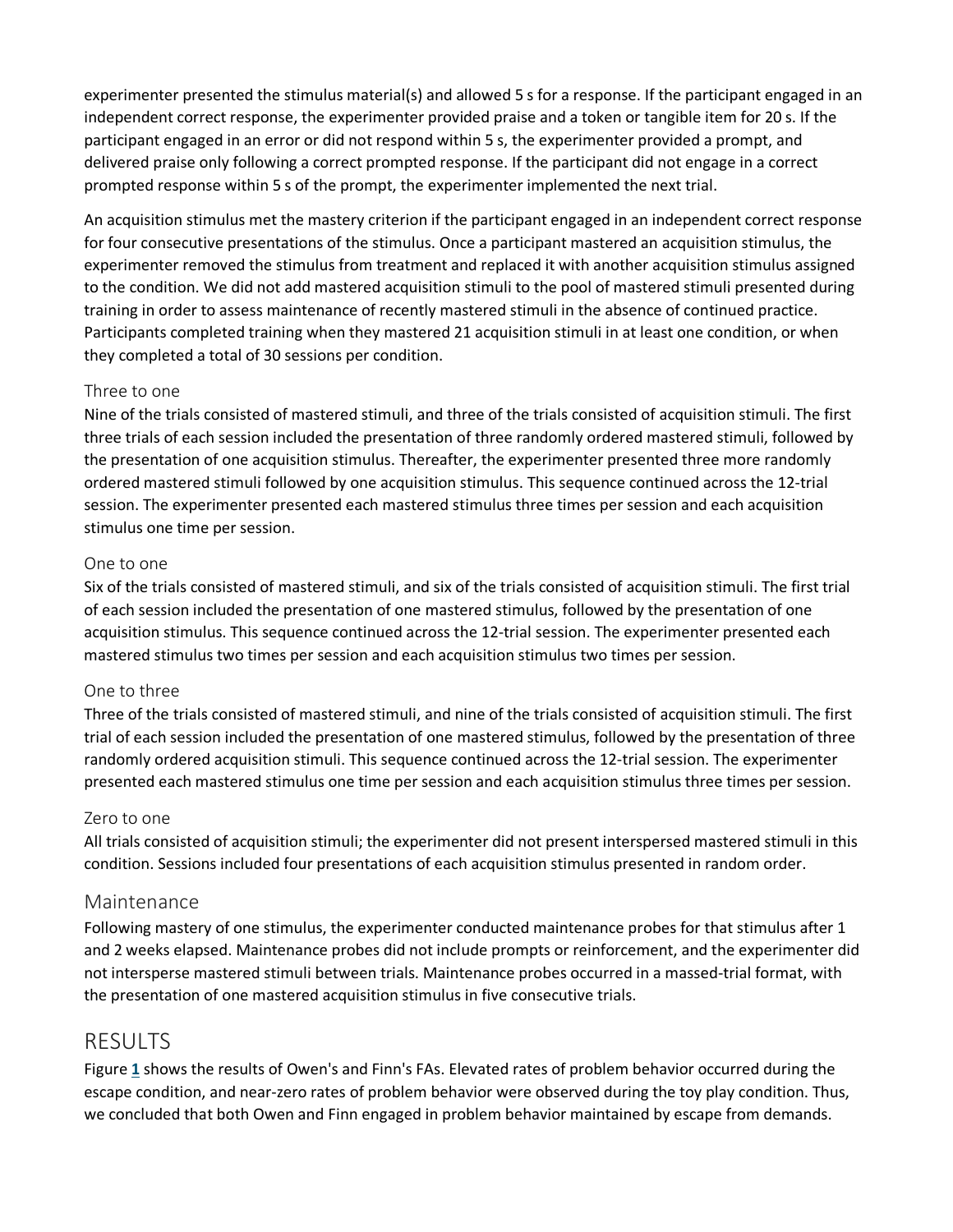

Problem behavior per minute in escape (closed triangles) and toy play (closed circles) conditions of the functional analysis for Owen (top) and Finn (bottom).

Figure **[2](https://0-onlinelibrary-wiley-com.libus.csd.mu.edu/doi/10.1002/jaba.527#jaba527-fig-0002)** depicts the cumulative number of stimuli mastered in each experimental condition for Owen, Finn, Lucas, and Benny. The 0:1 mastered-to-acquisition stimuli condition was the most efficient condition, resulting in the largest number of stimuli mastered for all four participants. The 3:1 condition resulted in the fewest number of stimuli mastered for Owen and Finn, produced mastery of zero stimuli for Lucas, and resulted in the same number of stimuli mastered as the 1:1 condition for Benny.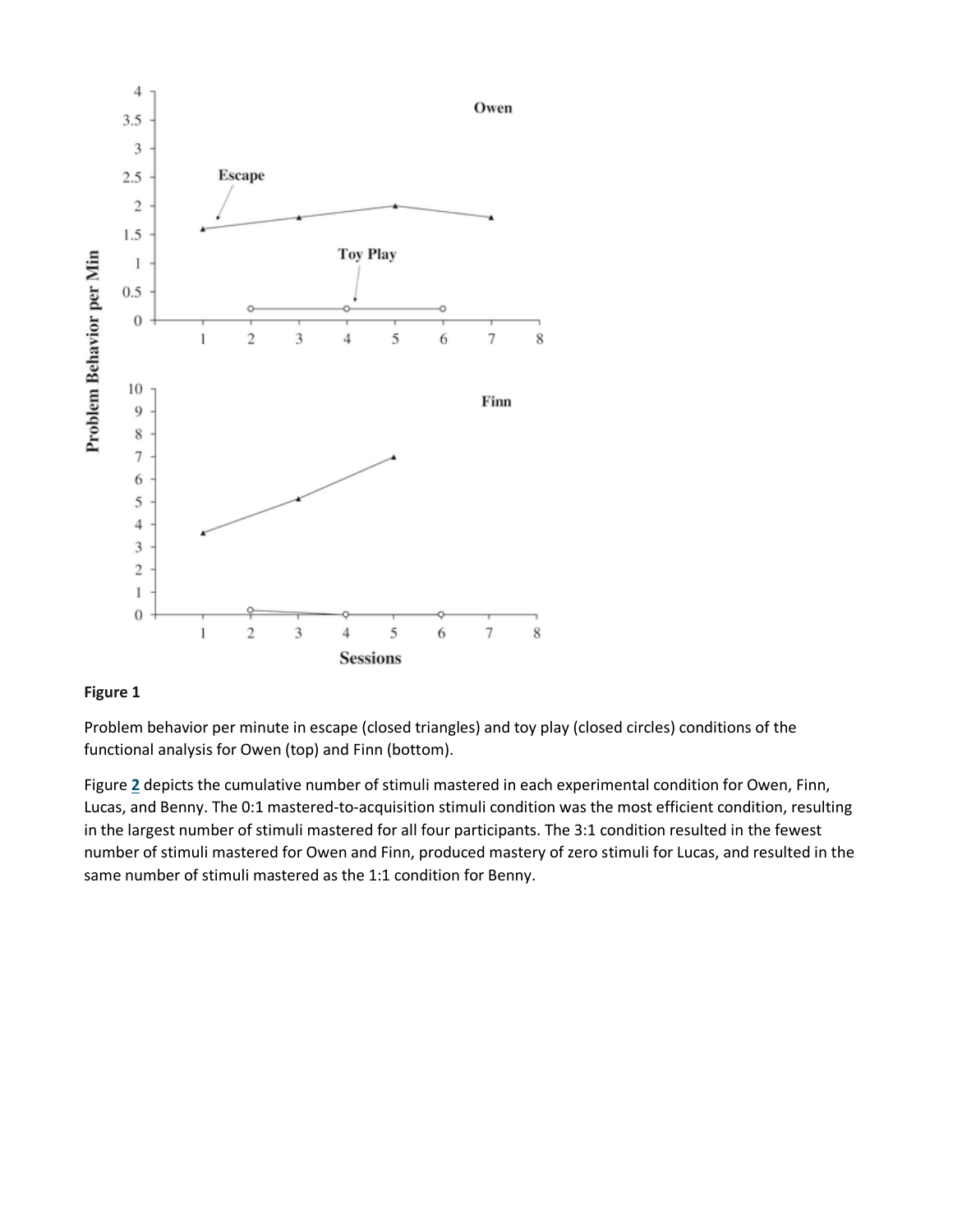

The cumulative number of stimuli mastered across conditions for Owen, Finn, Lucas, and Benny.

Figure **[3](https://0-onlinelibrary-wiley-com.libus.csd.mu.edu/doi/10.1002/jaba.527#jaba527-fig-0003)** shows the mean minutes to mastery per stimulus for Owen, Finn, Lucas, and Benny. For three of the four participants (Finn, Lucas, and Benny), the mean minutes to mastery per stimulus increased across conditions as the number of interspersed mastered stimuli increased. Said another way, allocating increasing amounts of instructional time to already mastered stimuli decreased the amount of time spent training acquisition stimuli, which resulted in longer durations of instruction and lower levels of mastery of acquisition stimuli. Owen's data are the exception; his mean minutes to mastery per stimulus for the 1:1 condition was lower than the mean in the 1:3 condition. Nevertheless, the 0:1 condition had the lowest mean minutes to mastery per stimulus for Owen and the other three participants.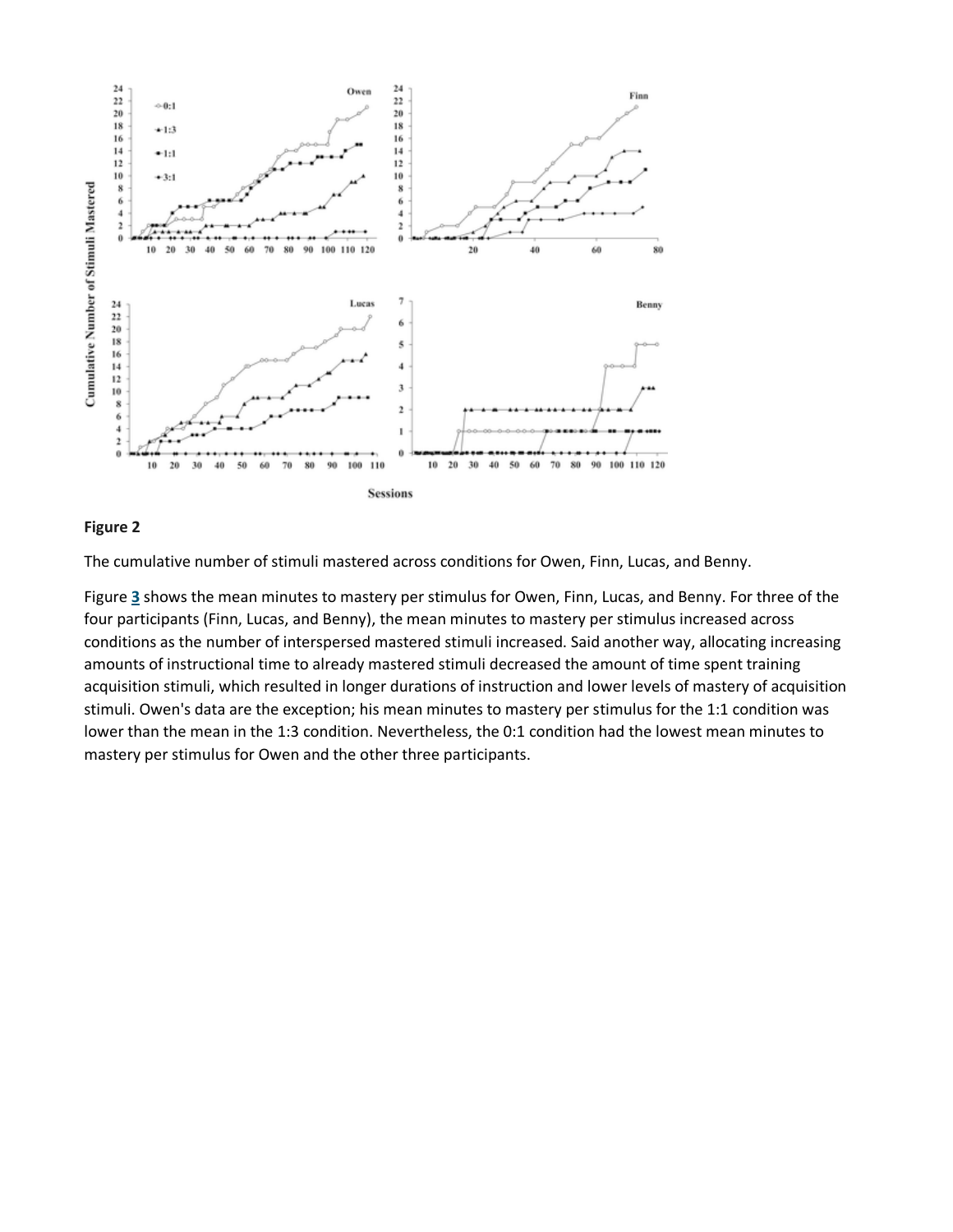

The mean minutes to mastery per stimulus for Owen, Finn, Lucas, and Benny. The numbers above each bar in represent the number of stimuli mastered in the condition.

We also calculated the rate of acquisition per condition to provide a measure of efficiency that shows how rapidly participants acquired stimuli per hour in each condition. The rate of acquisition per condition is shown in Figure **[4](https://0-onlinelibrary-wiley-com.libus.csd.mu.edu/doi/10.1002/jaba.527#jaba527-fig-0004)**. Overall, we observed an inverse relation between ratio and acquisition; as the ratio of interspersed mastered tasks decreased, the number of stimuli mastered per hour increased. Owen's data are the exception, because he had a lower rate of acquisition in the 1:3 condition in comparison to the 1:1 condition. However, the condition with no task interspersal produced the highest rate of acquisition for all participants.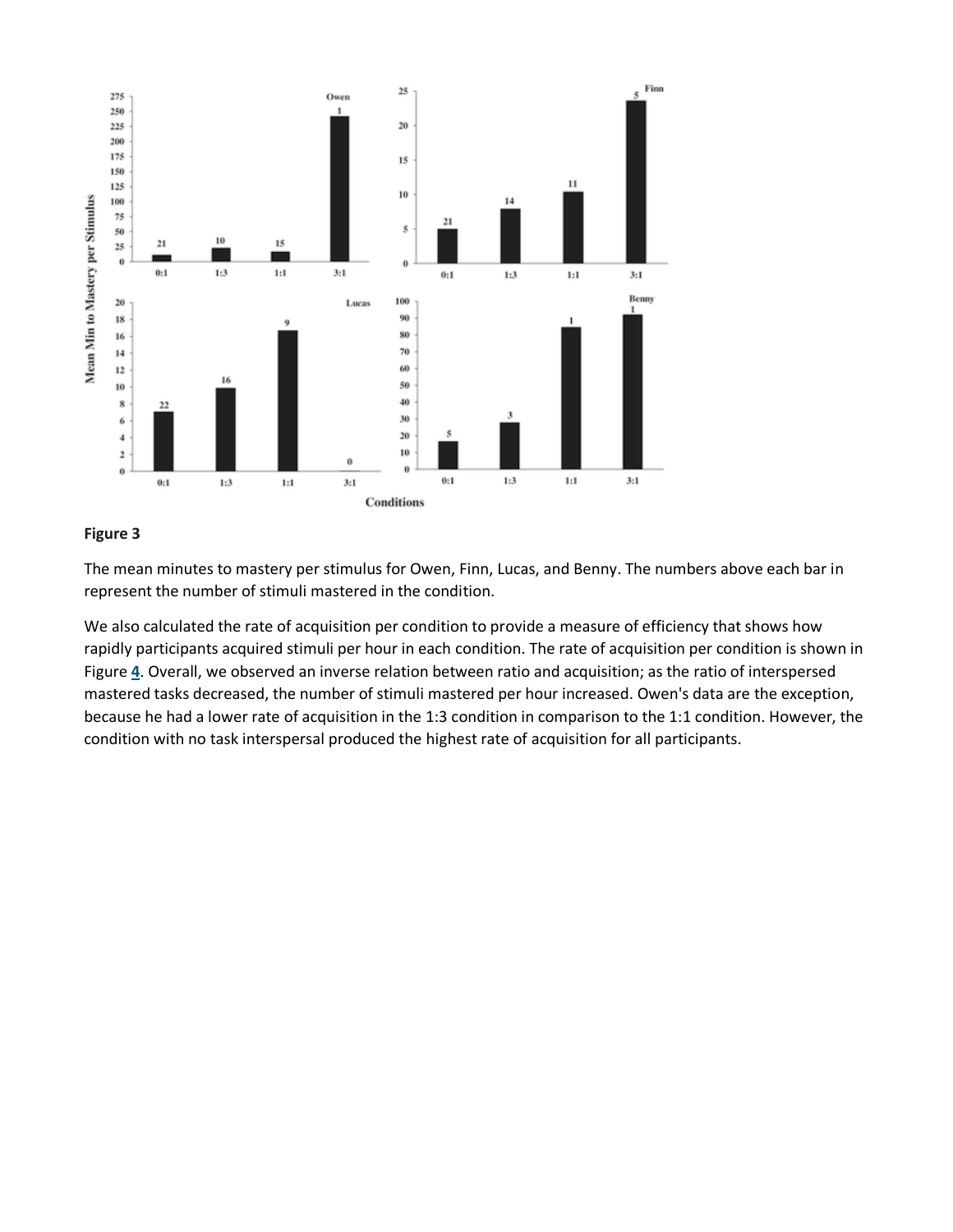

Acquisition of stimuli per hour across conditions for all participants.

Figure **[5](https://0-onlinelibrary-wiley-com.libus.csd.mu.edu/doi/10.1002/jaba.527#jaba527-fig-0005)** depicts the percentage of trials with problem behavior during experimental conditions for Owen and Finn. Owen engaged in low or zero levels of problem behavior in most sessions across all conditions, including the condition with no interspersed mastered stimuli (top panel). Finn's levels of problem behavior were highly variable, and problem behavior occurred in all conditions (bottom panel). Therefore, interspersing mastered tasks did not appear to produce reductions in problem behavior for either participant, in comparison to the condition with no task interspersal (i.e., 0:1 condition).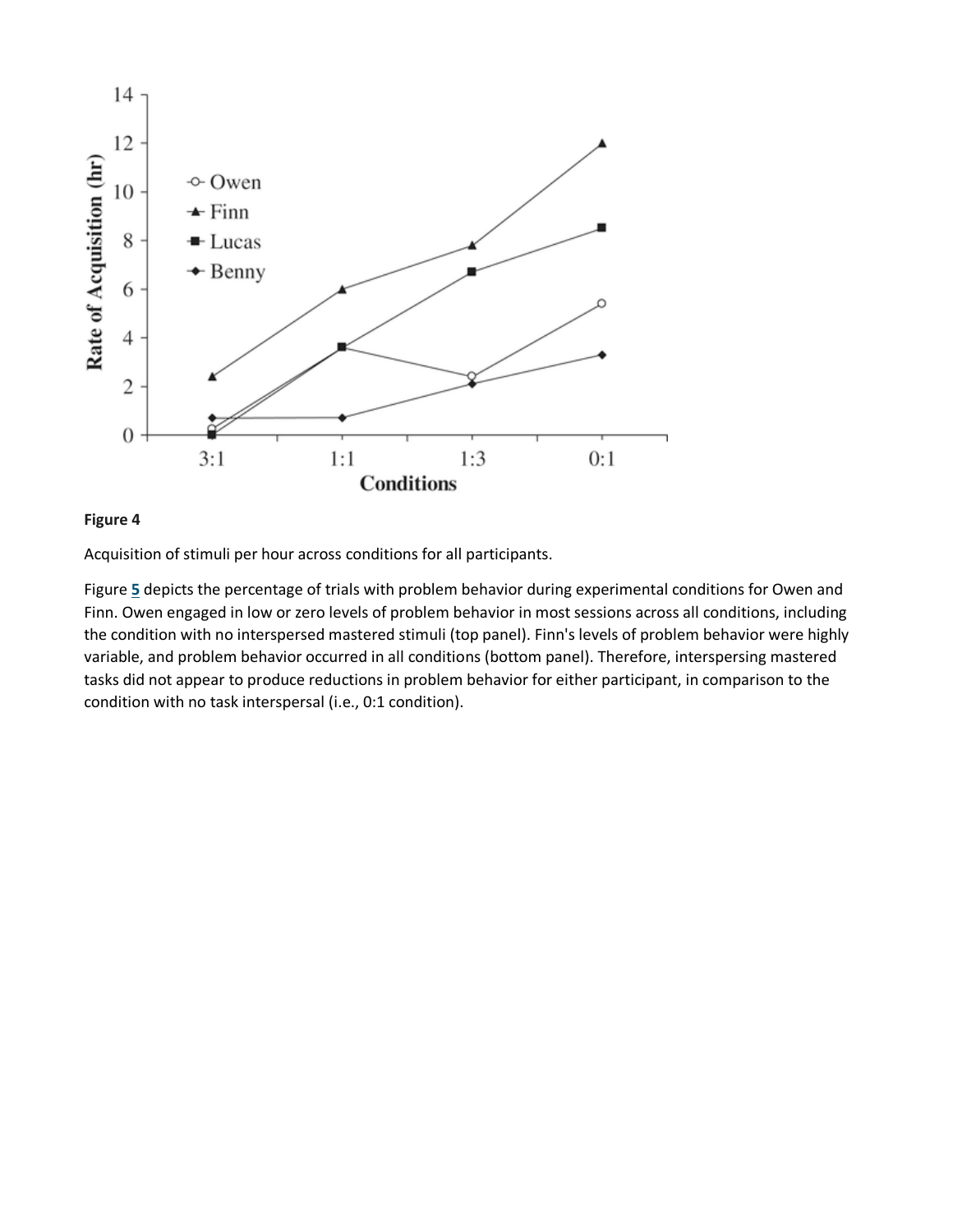

The percentage of trials per session with problem behavior across conditions for Owen (top) and Finn (bottom).

Maintenance probes for mastered tasks showed inconsistent outcomes across conditions and participants with no clear advantage of any interspersal ratio on response maintenance. Owen's maintenance probes showed an average of 70%, 100%, 75%, and 100% correct responses to stimuli in the 0:1, 1:3, 1:1, and 3:1 conditions, respectively. Finn had 100% correct responses to all stimuli across all four conditions. Lucas rarely responded during maintenance probes, and had an average of 30%, 19%, and 22% correct responses for the 0:1, 1:3, and 1:1 conditions, respectively (he did not master any stimuli in the 3:1 condition). Benny had an average of 80%, 33%, 100%, and 100% correct responses to stimuli in the 0:1, 1:3, 1:1, and 3:1 conditions, respectively. Thus, Owen and Finn had generally high levels of correct responses in maintenance probes across conditions. Benny had high levels of correct responses in all conditions with the exception of the 1:3 condition. In contrast, Lucas had overall low levels of correct responses due to nonresponding during most probes.

#### **DISCUSSION**

The current study extends the literature on TI by comparing TI ratios on the efficiency of learning and level of problem behavior of children with ASD and related disorders. Our results were consistent with those of Nicholson (**[2014](https://0-onlinelibrary-wiley-com.libus.csd.mu.edu/doi/10.1002/jaba.527#jaba527-bib-0018)**), suggesting that none of the TI ratios lead to more efficient learning regardless of whether substitutive or additive TI is arranged during instruction. The 0:1 condition (i.e., no TI) was the most efficient condition for all participants according to all three measures of efficiency. In addition, TI did not reduce problem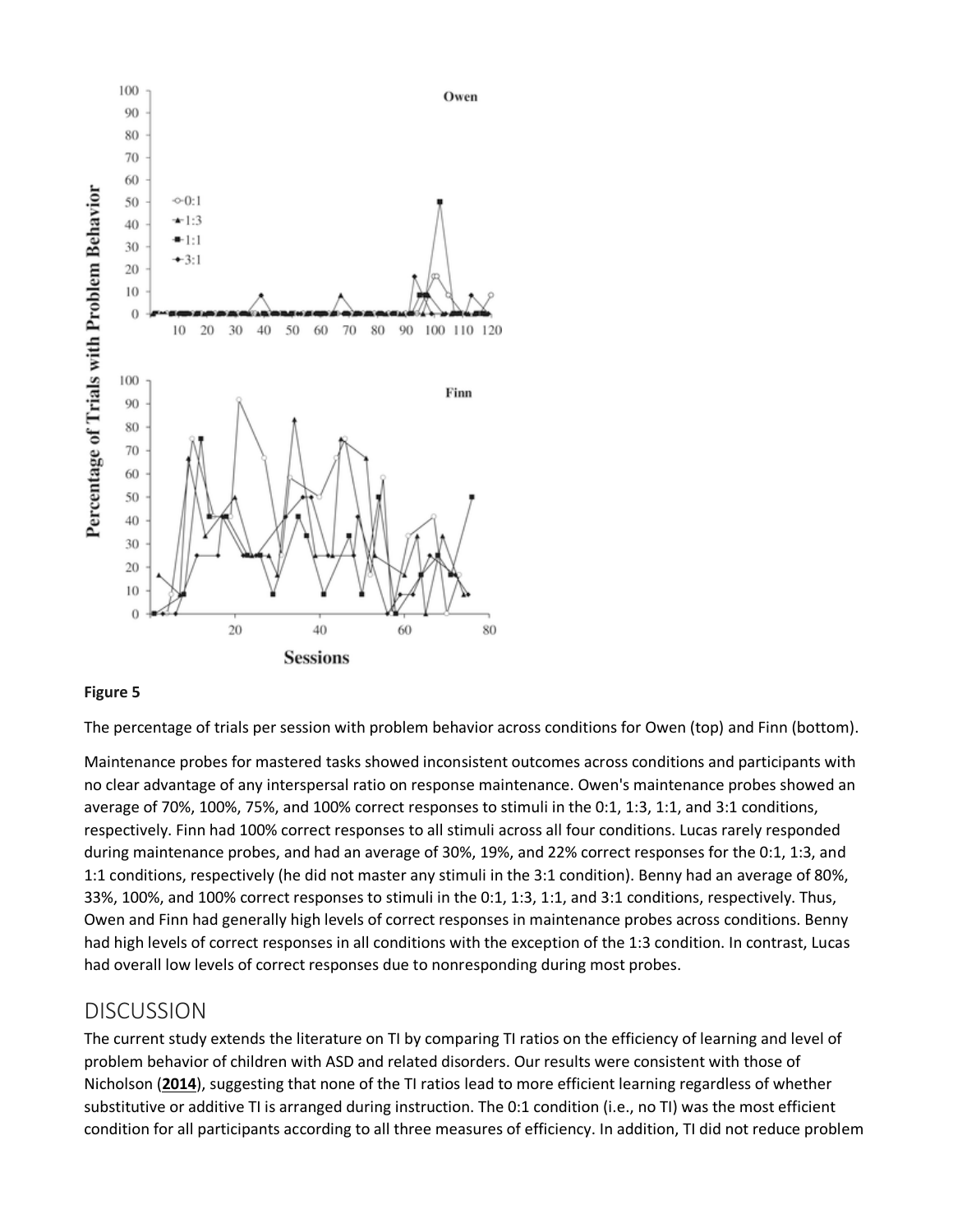behavior in comparison to a condition with no TI. These findings are consistent with the outcomes of other studies in which TI procedures did not lead to superior outcomes in comparison to other instructional procedures (e.g., Henrickson et al., **[2015](https://0-onlinelibrary-wiley-com.libus.csd.mu.edu/doi/10.1002/jaba.527#jaba527-bib-0010)**; Majdalany et al., **[2014](https://0-onlinelibrary-wiley-com.libus.csd.mu.edu/doi/10.1002/jaba.527#jaba527-bib-0015)**; Volkert et al., **[2008](https://0-onlinelibrary-wiley-com.libus.csd.mu.edu/doi/10.1002/jaba.527#jaba527-bib-0023)**). The current study suggests that substitutive TI does not result in improved efficiency of instruction or reductions in escape-maintained problem behavior.

When examining the efficiency of instructional approaches, it is beneficial to include multiple measures of efficiency. One measure may provide a more accurate representation of efficiency, while the others may allow for the comparison of results across studies. Previous studies have included trials to mastery (Dunlap, **[1984](https://0-onlinelibrary-wiley-com.libus.csd.mu.edu/doi/10.1002/jaba.527#jaba527-bib-0005)**; Nicholson, 2013), sessions to mastery (Henrickson et al., **[2015](https://0-onlinelibrary-wiley-com.libus.csd.mu.edu/doi/10.1002/jaba.527#jaba527-bib-0010)**; Majdalany et al., **[2014](https://0-onlinelibrary-wiley-com.libus.csd.mu.edu/doi/10.1002/jaba.527#jaba527-bib-0015)**), time to mastery (Dunlap, **[1984](https://0-onlinelibrary-wiley-com.libus.csd.mu.edu/doi/10.1002/jaba.527#jaba527-bib-0005)**; Henrickson et al., **[2015](https://0-onlinelibrary-wiley-com.libus.csd.mu.edu/doi/10.1002/jaba.527#jaba527-bib-0010)**), and rate of mastery (Nicholson, **[2014](https://0-onlinelibrary-wiley-com.libus.csd.mu.edu/doi/10.1002/jaba.527#jaba527-bib-0018)**) as measures of efficiency. In the current study, we included three measures of efficiency: the cumulative number of stimuli mastered, the time to mastery (i.e., mean minutes to mastery per stimulus), and the rate of acquisition. Each measure provides valuable information, but they should be interpreted together.

The cumulative number of stimuli mastered per condition may not be as sensitive a measure as the minutes to mastery per stimulus or rate of acquisition (Kodak et al., **[2016](https://0-onlinelibrary-wiley-com.libus.csd.mu.edu/doi/10.1002/jaba.527#jaba527-bib-0013)**; Yaw et al., **[2014](https://0-onlinelibrary-wiley-com.libus.csd.mu.edu/doi/10.1002/jaba.527#jaba527-bib-0024)**). For example, due to our use of the substitutive TI method, participants had fewer exposures to acquisition stimuli in conditions that included TI. Thus, it is reasonable to assume that given the same number of instructional sessions, fewer stimuli should be mastered in conditions with TI. However, the amount of training time remains an important variable to consider, despite differences in exposures to acquisition trials. Regardless of the TI method (i.e., additive or substitutive), more instructional time will be allocated to mastered rather than acquisition stimuli as the ratio of TI increases. Therefore, calculations of the mean duration of instructional time required to master stimuli and the rate of acquisition can provide unbiased measures of efficiency. Our results showed that interspersing mastered stimuli into instruction lead to longer mean minutes to mastery per stimulus and reduced the rate of acquisition. This outcome is also consistent with prior studies conducted with children with ASD during DTT that found reduced efficiency in instruction with the inclusion of additive TI (e.g., Henrickson et al., **[2015](https://0-onlinelibrary-wiley-com.libus.csd.mu.edu/doi/10.1002/jaba.527#jaba527-bib-0010)**; Nicholson, **[2014](https://0-onlinelibrary-wiley-com.libus.csd.mu.edu/doi/10.1002/jaba.527#jaba527-bib-0018)**) or no benefits to learning (e.g., Volkert et al. **[2008](https://0-onlinelibrary-wiley-com.libus.csd.mu.edu/doi/10.1002/jaba.527#jaba527-bib-0023)**).

The study also extended the literature on TI by using functional analysis to identify escape from demands as the maintaining variable for problem behavior, and by measuring levels of problem behavior across experimental conditions. Rapp and Gunby (**[2016](https://0-onlinelibrary-wiley-com.libus.csd.mu.edu/doi/10.1002/jaba.527#jaba527-bib-0020)**) noted the paucity of research on the effects of TI on problem behavior. In the limited studies that have investigated TI with children with ASD who engage in problem behavior, either results have indicated low rates of problem behavior across all conditions (similar to Owen's data in the current investigation; Henrickson et al., **[2015](https://0-onlinelibrary-wiley-com.libus.csd.mu.edu/doi/10.1002/jaba.527#jaba527-bib-0010)**), or the authors did not report the effects of TI on problem behavior (Volkert et al., **[2008](https://0-onlinelibrary-wiley-com.libus.csd.mu.edu/doi/10.1002/jaba.527#jaba527-bib-0023)**). Further, previous studies did not include FAs to identify the function of participants' problem behavior. The current investigation included FAs that showed Owen and Finn engaged in problem behavior maintained by escape from demands. During the TI evaluation, Finn displayed elevated levels of problem behavior across all conditions, regardless of the inclusion of TI. In comparison, Owen engaged in low levels of problem behavior across all conditions, which is likely due to the introduction of differential reinforcement of correct responding plus escape extinction during sessions across all conditions. TI did not produce further reductions in problem behavior.

Previous research on TI has found inconsistent outcomes regarding maintenance of acquisition targets. For example, Henrickson et al.'s (**[2015](https://0-onlinelibrary-wiley-com.libus.csd.mu.edu/doi/10.1002/jaba.527#jaba527-bib-0010)**) results showed that participants had zero or relatively low (0% to 60%) correct responses across 2-, 4-, and 6-week maintenance probes in both the TI and massed-trial instruction conditions. However, Henrickson et al. provided reinforcement for correct responses during maintenance probes. In the current study, maintenance probes did not include reinforcement or prompts. Nevertheless, three participants showed relatively high levels of correct responses during unreinforced maintenance probes across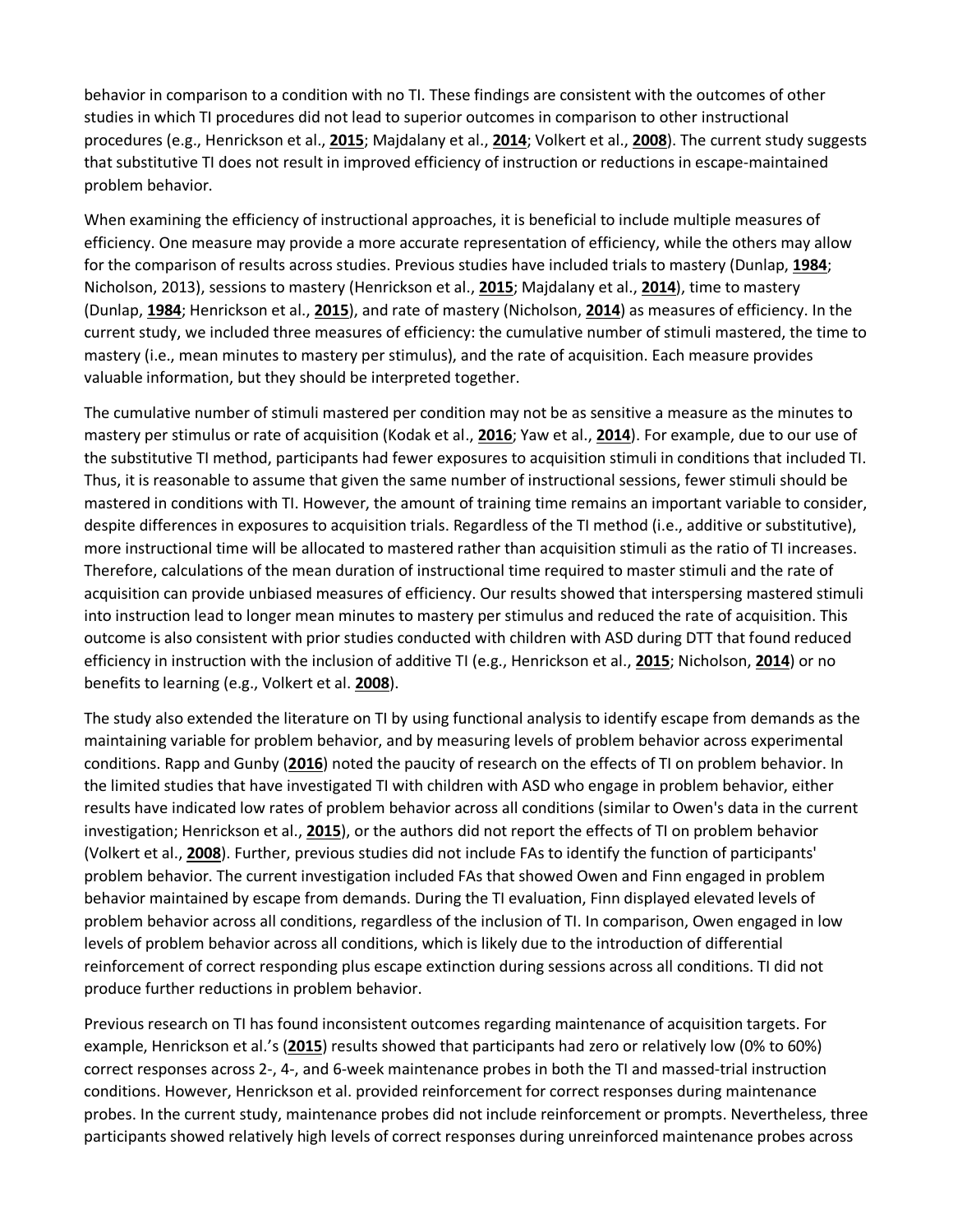conditions. The other participant (Lucas) had low levels of correct responses across conditions. It is possible that differences in maintenance probe procedures (e.g., the inclusion of reinforcement and/or prompts) and the length of time between mastery and maintenance probes (e.g., 1 week versus 6 weeks) may account for discrepancies in maintenance outcomes between Henrickson et al.'s study and the current study. The long-term maintenance of skills that are embedded within TI procedures was not examined within this study and may be a worthy topic of additional research.

There were several limitations of the current study. First, Owen, Lucas, and Benny required many instructional trials to acquire certain stimuli or did not acquire some targets across conditions. For example, Owen acquired "saw" in 119 trials, but he never acquired "mop" in the 1:3 condition. These targets were introduced near the beginning of training. Because only three stimuli were targeted at the same time, delayed acquisition of these two stimuli affected the number of stimuli that Owen acquired in that condition, which can be seen in his pattern of acquisition in Figure **[2](https://0-onlinelibrary-wiley-com.libus.csd.mu.edu/doi/10.1002/jaba.527#jaba527-fig-0002)**.

The lack of efficiency of the interspersal conditions may be attributed to the unequal number of exposures to acquisition stimuli across conditions. This in an inherent flaw in the procedures of substitutive TI, with acquisition target trials decreasing as more mastered target trials are added to sessions. Nevertheless, it was necessary to use the substitutive method of TI in the current study due to the dual focus on efficiency of learning and level of problem behavior. Use of the additive method would have required different numbers of demands across conditions (i.e., 12 trials in the 0:1 condition, 15 trials in the 1:3 condition, 18 trials in the 1:1 condition, and 20 trials in the 3:1 condition), which could have altered the value of escape from these tasks and increased the likelihood of problem behavior during TI conditions. Thus, we chose the substitutive method to maintain an identical number of demands across conditions and ensure a fair comparison of each TI ratio on levels of problem behavior.

To address the limitation of the substitutive method of TI on differences in exposure to acquisition stimuli, we calculated the rate of acquisition across conditions. Rate measures permit a comparison of learning across conditions based on time spent in instruction rather than the specific number of exposures to acquisition stimuli. Had we conducted the evaluation in the 3:1 condition for three times the number of sessions that we conducted in the 0:1 condition (which would have permitted exposure to an identical number of acquisition trials in both conditions), the duration of training in the TI conditions would have been considerably longer. Thus, any benefit of additional stimuli mastered would be offset by the added duration of training to provide an identical number of exposures to stimuli. As such, use of the additive method of TI is unlikely to improve instructional efficiency, although future studies could directly compare similarities in outcomes across additive and substitutive methods of TI.

The mastery criterion in the current study may also be a limitation. Rapp and Gunby (**[2016](https://0-onlinelibrary-wiley-com.libus.csd.mu.edu/doi/10.1002/jaba.527#jaba527-bib-0020)**) noted that previous studies on TI used different mastery criteria, which may hinder comparisons of outcomes across studies. We selected a mastery criterion of four consecutive correct responses per stimulus, which required at least two consecutive sessions with correct responses, based on prior research that has used similar or less stringent mastery criteria for skill acquisition (Forbes et al., **[2013](https://0-onlinelibrary-wiley-com.libus.csd.mu.edu/doi/10.1002/jaba.527#jaba527-bib-0007)**). Our selection of a more stringent mastery criterion could have resulted in limited or no acquisition in certain TI conditions within the comparison. Previous studies on TI that used more stringent mastery criteria arranged training so that *sets of stimuli* were exposed to the mastery criterion rather than establishing a mastery criterion *per stimulus* (e.g., Henrickson et al., **[2015](https://0-onlinelibrary-wiley-com.libus.csd.mu.edu/doi/10.1002/jaba.527#jaba527-bib-0010)**; Majdalany et al., **[2014](https://0-onlinelibrary-wiley-com.libus.csd.mu.edu/doi/10.1002/jaba.527#jaba527-bib-0015)**). Nevertheless, three of the four participants in the current study showed maintenance of the stimuli mastered across conditions, suggesting that the mastery criterion was sufficient to produce sustained levels of correct responding in the absence of reinforcement and prompts during maintenance probes. These outcomes are consistent with those of Fuller and Fienup (**[2017](https://0-onlinelibrary-wiley-com.libus.csd.mu.edu/doi/10.1002/jaba.527#jaba527-bib-0008)**), who showed that more stringent mastery criteria led to higher levels of maintenance.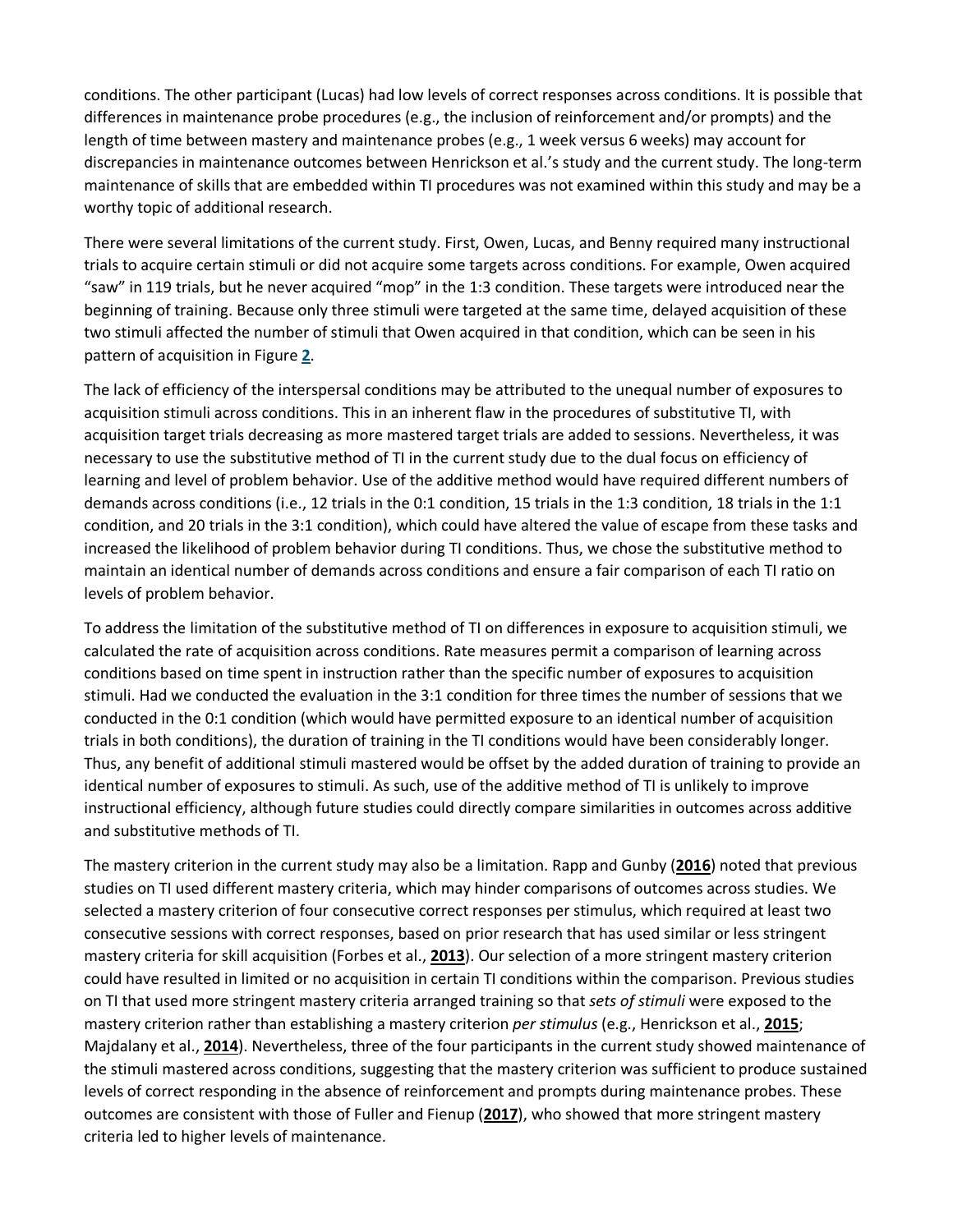References

- Carr, E. G., & Durand, V. M. (1985). Reducing behavior problems through functional communication training. *Journal of Applied Behavior Analysis,* **18**, 111- 126. [https://doi.org/10.1901/jaba.1985.18-111.](https://doi.org/10.1901/jaba.1985.18-111)
- Carr, J. E., Nicholson, A. C., & Higbee, T. S. (2000). Evaluation of a brief multiple-stimulus preference assessment in a naturalistic context. *Journal of Applied Behavior Analysis,* **33**, 353- 357. doi[:https://doi.org/10.1901/jaba.2000.33-353](https://doi.org/10.1901/jaba.2000.33-353)
- Chong, I. M., & Carr, J. E. (2005). An investigation of the potentially adverse effects of task interspersal. *Behavioral Interventions,* **20**, 285- 300. doi[:https://doi.org/10.1002/bin.202](https://doi.org/10.1002/bin.202)
- DeLeon, I. G., Fisher, W. W., Rodriguez-Catter, V., Maglieri, K., Herman, K., & Markhefka, J. M. (2001). Examination of relative reinforcement effects of stimuli identified through pretreatment and daily brief preference assessments. *Journal of Applied Behavior Analysis,* **34**, 463- 473. doi[:https://doi.org/10.1901/jaba.2001.34-](https://doi.org/10.1901/jaba.2001.34-463) [463](https://doi.org/10.1901/jaba.2001.34-463)
- Dunlap, G. (1984). The influence of task variation and maintenance tasks on the learning and affect of autistic children. *Journal of Experimental Child Psychology,* **37**, 41- 64. doi[:https://doi.org/10.1901/jaba.1980.13-619](https://doi.org/10.1901/jaba.1980.13-619)
- Dunlap, G., & Koegel, R. L. (1980). Motivating autistic children through stimulus variation. *Journal of Applied Behavior Analysis,* **13**, 619- 627. doi[:https://doi.org/10.1901/jaba.1980.13-619](https://doi.org/10.1901/jaba.1980.13-619)
- Forbes, B. E., Skinner, C. H., Black, M. P., Yaw, J., Booher, J., & Delisle, J. (2013). Learning rates and known-tounknown flash-card ratios: Comparing effectiveness while holding instructional time constant. *Journal of Applied Behavior Analysis,* **46**, 832- 837. doi[:https://doi.org/10.1002/jaba.74](https://doi.org/10.1002/jaba.74)
- Fuller, J. M., & Fienup, D. M. (2017). A preliminary analysis of mastery criterion level: Effects on response maintenance. *Behavior Analysis in Practice,* **10**, 1- 8. <https://doi.org/10.1007/s40617-017-0201-0>
- Gast, D. L. (2010). *Single subject research methodology in behavioral sciences*. New York: Routledge.
- Henrickson, M. L., Rapp, J. T., & Ashbeck, H. A. (2015). Teaching with massed versus interspersed trials: Effects on acquisition, maintenance, and problem behavior. *Behavioral Interventions,* **30**, 36- 50. doi[:https://doi.org/10.1002/bin.1396](https://doi.org/10.1002/bin.1396)
- Horner, R. H., Day, H. M., Sprague, J. R., O'Brien, M., & Heathfield, L. T. (1991). Interspersed requests: A nonaversive procedure for reducing aggression and self-injury during instruction. *Journal of Applied Behavior Analysis,* **24**, 265- 278. doi[:https://doi.org/10.1901/jaba.1991.24-265](https://doi.org/10.1901/jaba.1991.24-265)
- Iwata, B. A., & Dozier, C. L. (2008). Clinical application of functional analysis methodology. *Behavior Analysis in Practice*, **1**, 3- 9.
- Kodak, T., Campbell, V., Bergmann, S., LeBlanc, B., Kurtz-Nelson, E., Cariveau, T., . . . Mahon, J. (2016). Examination of efficacious, efficient, and socially valid error-correction procedures to teach sight words and prepositions to children with autism spectrum disorder. *Journal of Applied Behavior Analysis,* **49**, 532- 547. doi[:https://doi.org/10.1002/jaba.310](https://doi.org/10.1002/jaba.310)
- Koegel, L. K., & Koegel, R. L. (1986). The effects of interspersed maintenance tasks on academic performance in a severe childhood stroke victim. *Journal of Applied Behavior Analysis,* **19**, 425- 430. doi: [https://doi.org/10.1901/jaba.1986.19-425.](https://doi.org/10.1901/jaba.1986.19-425)